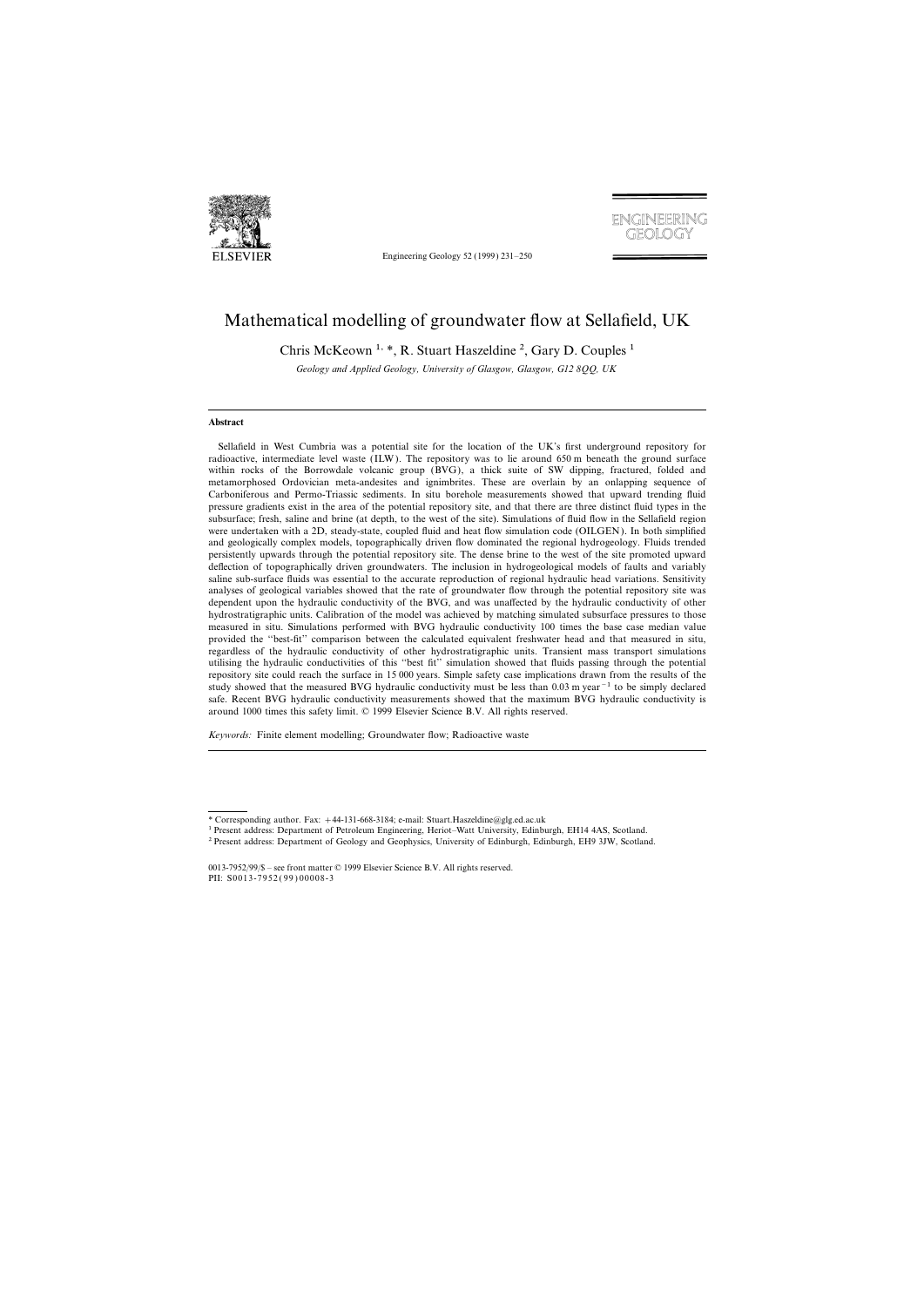**1. Introduction 1. Introduction 1. Introduction natural hydrogeology (McDonald et al., 1996).** Technical and political issues are further reported Britain's first repository for intermediate level in Couples et al. (1998) and Haszeldine and waste (ILW) was proposed to be situated 650 m Smythe (1997). This experience teaches that when below ground and 3 km to the east of the British choosing a suitable repository site, the pattern and Nuclear Fuels Ltd (BNFL) Sellafield fuel rate of underground water flow must be both reprocessing plant (THORP) in West Cumbria, predictable and safe for geologically long periods north-west England (Fig. 1). The repository was into the future (Chapman, 1994). Flow rates to utilise a system of multi-barrier containment, should be slow and flow paths preferably downi.e. wastes were to be immobilised, packaged in ward directed and of long distance, resulting in concrete or stainless steel/mild steel containers, progressive mixing with older, deeper waters. Thus, emplaced in repository vaults and back-filled with a repository should be sited in an area with alkaline cement-based grout, with the final barrier low regional hydraulic gradients (Chapman and being the geosphere itself. After 5 years of intensive McEwen, 1986). This paper presents results from site-specific investigation, the site has been rejected a modelling study of the regional groundwater as unsuitable; partly due to the complexity of the movement in the Sellafield area and utilises a 2D



Fig. 1. Location of deep boreholes, line of geological cross section and the potential repository zone (PRZ) (after Michie and Bowden, 1994).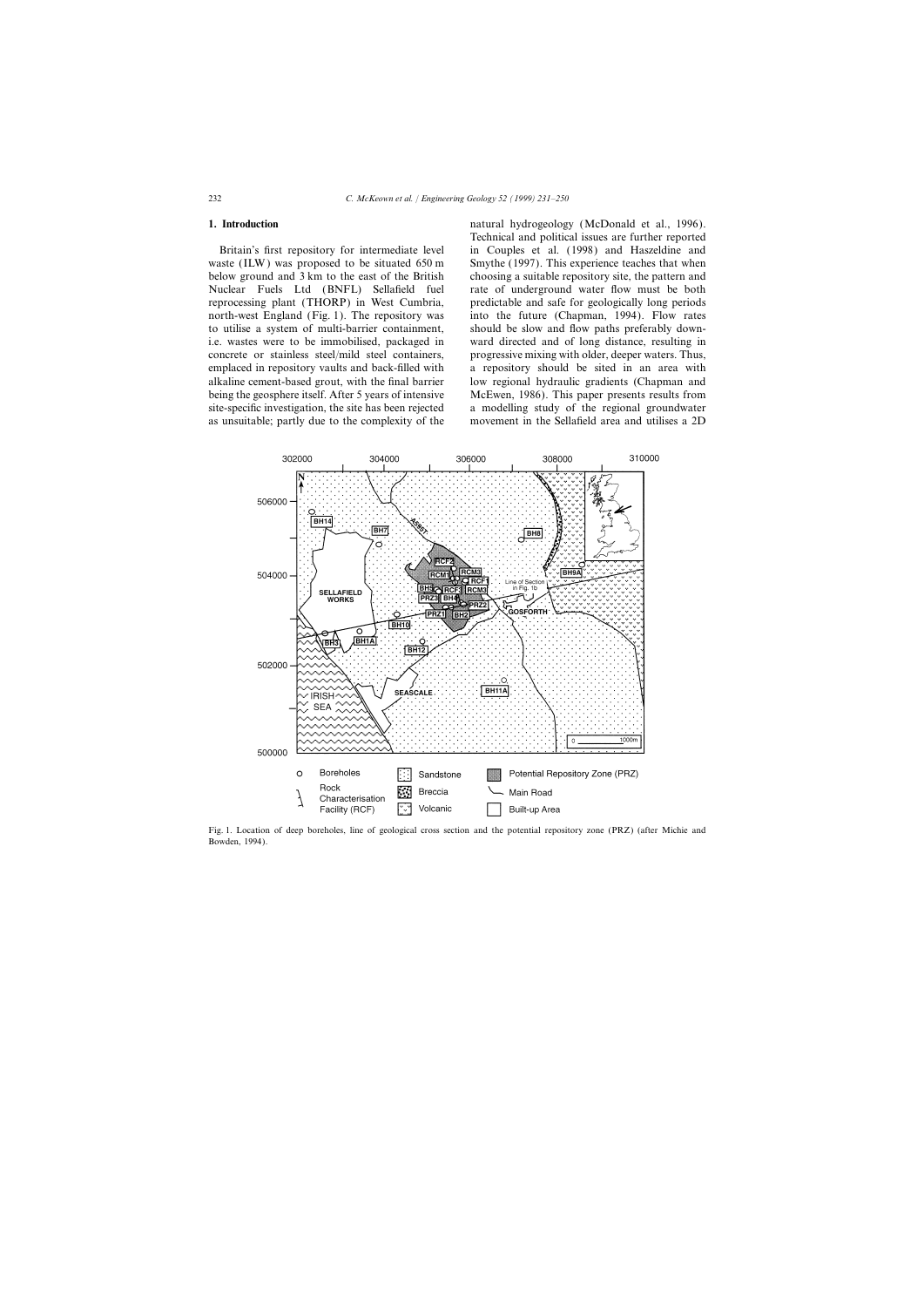finite element fluid and heat flow code called around 1991 onwards. Airborne magnetic and OILGEN (Garven, 1989). The main aim of the gravity surveys were undertaken to complement paper is to develop geologically realistic numerical existing data (Nirex, 1992a), offshore 2D and models where the relative importance of hydrogeo-<br>onshore 3D seismic data (Smythe, 1996) were logical parameters can be scoped out. Sensitivity collected as well as 2D geophysical tomographic analysis was used to test the robustness of the surveys between pairs of boreholes. By 1995, there conceptual model of the groundwater flow regime. were a total of 22 continuously cored boreholes in This sensitivity analysis also allowed us to deter-<br>the Sellafield area, with a total of 25 712 m of mine whether a particular rock type controls the drilling (Chaplow, 1995). Information was derived movement of water through a potential repository. (both from core and downhole logging) regarding The simulator allows users to calculate vertical geochemistry, rock mechanics, fracture geometry pressure profiles which were compared with those and hydrogeological data such as fluid pressure, measured in situ. This allowed us to determine the permeability and porosity. (Michie and Bowden, ''best fit'' simulation by means of such compari- 1994). Fig. 2 shows a geological cross-section sons, and then develop safety case assessments by through the Sellafield area running WSW–ENE utilising the tracking of fluid release pathways, and through the potential repository zone (PRZ), passtimescales in the simulations. ing through site investigation boreholes 3 and 2,

good quality input data; the model is only as good tion (Taylor et al., 1971). More detailed informaas the information that is ''fed in'' to the computer tion has been published since our investigation simulation code. It is important to note that the commenced (Nirex, 1995b, 1997). However, the authors did *not* gather such data; as the Sellafield fundamental geology and hydrogeology remains site was a closed site, *all* data was collected by unchanged. either UK Nirex Ltd or their sub-contractors from The proposed repository site (Fig. 2) was at

and close to boreholes 1, 10 and 4. This section was based on information available at the start of **2. Geology and hydrogeology** the research project (Nirex, 1992a, 1993a,b) and has been extended both seaward and landward, The construction of fluid flow models requires using public geological and topographical informa-



Fig. 2. Geological cross-section of the proposed repository site at 650 m, compiled from published information. Geological model is superimposed with conceptual model of the hydrogeology of the Sellafield area (after Black, 1995).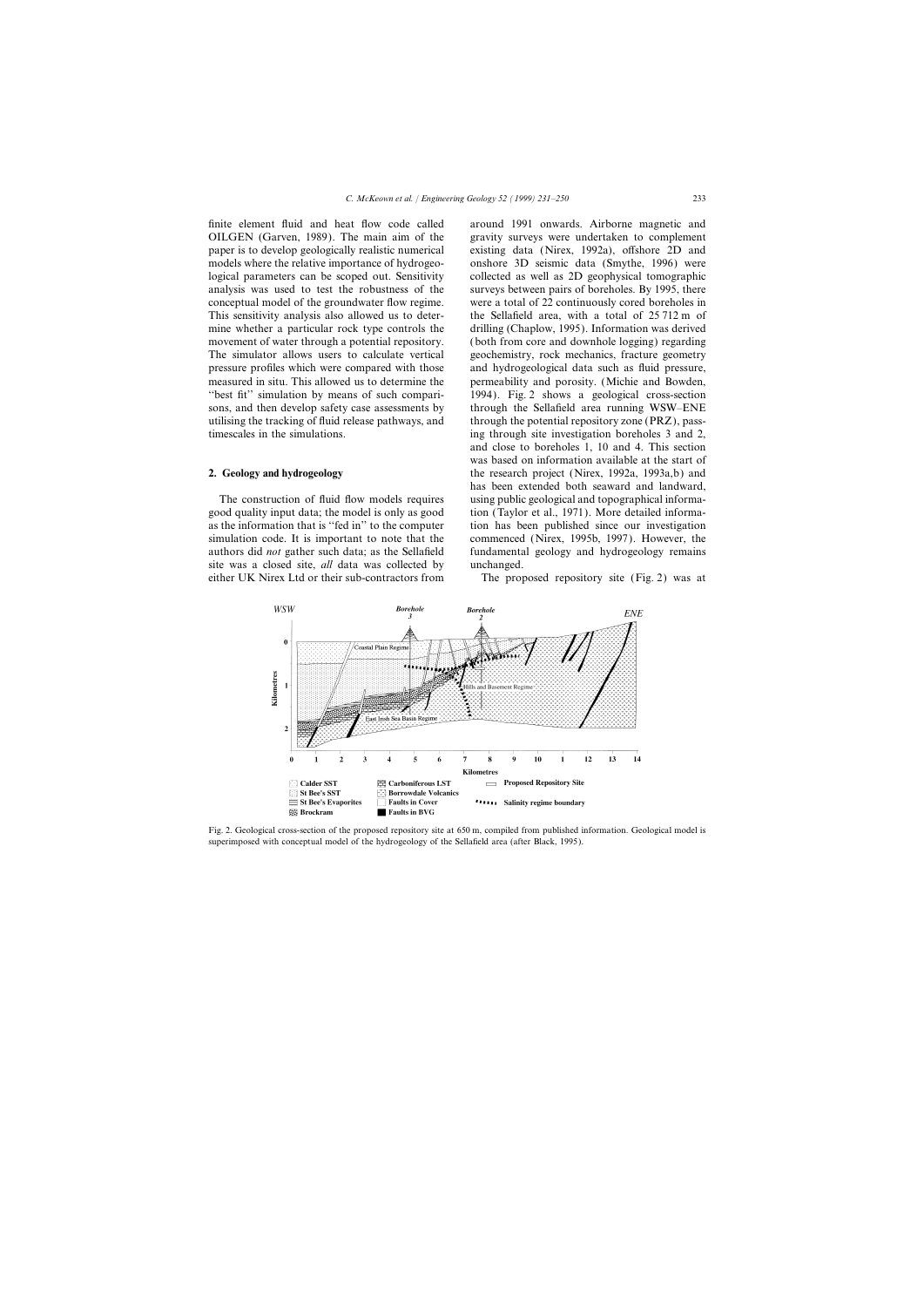the Borrowdale volcanic group (BVG), a the very wide range of BVG hydraulic conductivity 2000–6000 m thickness (regionally) of heavily frac-  $(10^7)$ , and the narrower range of hydraulic conductured and folded Ordovician meta-andesites and tivity in the overlying sediments. Consequently, tuffs. The BVG also forms many of the hills in the there is uncertainty about which values represent upland areas to the east (Petterson et al., 1992). regional hydraulic conductivities. The BVG is unconformably onlapped by 400 m of Carboniferous limestones, Permian clastics and *2.1. Conceptual model of hydrogeology and* evaporites and more than 1500 m of Triassic sand- *boundary conditions* stones. The structural configuration of the post-Ordovician rock units is generally simple, with Published conceptual models of the regional westerly dips of around 20° being typical (Michie, hydrogeology (Black, 1995) indicated that there 1996). However, faults disrupt the continuity of may be three distinct fluid regimes in the subsurthe rock sequences and may be intimately involved face (Fig. 2). These are the: hills and basement in causing the westerly dips of the post-Ordovician regime (topographically driven, relatively low flux, strata. NW–SE trending faults dominate, dipping saline groundwater); Irish sea basin regime (relasteeply towards the SW (Chadwick et al., 1994). tively low flux, hypersaline brines) and coastal The rock properties relevant to the hydrogeology plain regime (topographically driven, high flux, of the region have been measured by Nirex (1993a) fresh groundwaters). The proposed repository was and can be simplified such that the Calder and St to be situated within the so-called hills and base-Bees sandstones are permeable and porous; the ment regime groundwater, within which there is a Brockram breccia and St Bees evaporites are salinity of around 2% by weight. In the case of impermeable and of low porosity; the the Sellafield area, the most important process that Carboniferous limestone is slightly more perme-<br>able and the BVG is of low to medium permeability flow, moving in a generally SW direction able and the BVG is of low to medium permeability and low porosity (Table 1). The faults in both the (Haszeldine and McKeown, 1995; Black and cover and BVG are more permeable than the Brightman, 1996; Littleboy, 1996). As can be seen surrounding rock matrix with moderate porosity. in Fig. 2, the eastern boundary of the cross-section

least 650 m below the subsurface within rocks of of Calder sandstone hydraulic conductivity and

A feature of these measurements is the wide range corresponds to the maximum height encountered

Table 1

Hydrogeological parameters used in groundwater flow models. Surface temperature=15°C, model base geothermal heat flux= 70 mW m−2

| Unit                                 | "Base case"<br>hydraulic<br>conductivity<br>$(K)$ (m year <sup>-1</sup> ) | Modelled range of<br>K (m year <sup><math>-1</math></sup> )                                                                                            | Anisotropy<br>$K_{\rm b}/K_{\rm v}$ | Porosity<br>(%) | Storage<br>co-efficient<br>$(m^{-1})$ | Thermal<br>conductivity<br>$(Wm °C^{-1})$ | Dispersivity<br>x(m) | Dispersivity<br>z(m) |
|--------------------------------------|---------------------------------------------------------------------------|--------------------------------------------------------------------------------------------------------------------------------------------------------|-------------------------------------|-----------------|---------------------------------------|-------------------------------------------|----------------------|----------------------|
| Calder sandstone                     | $\mathcal{R}$                                                             | 3, 30, 300                                                                                                                                             | $1.00 \times 10^{-1}$               | 20              | $1.00 \times 10^{-4}$                 | 3.1                                       | 10.0                 | 1.0                  |
| St Bees sandstone                    | 1.5                                                                       | 1.5, 15, 150                                                                                                                                           | $1.00 \times 10^{+1}$               | 10              | $1.00 \times 10^{-4}$                 | 3.1                                       | 1.0                  | 0.1                  |
| St Bees evaporites                   | $1.60 \times 10^{-3}$                                                     | $1.00 \times 10^{-3}$ , $1.00 \times 10^{-1}$ , 1.00                                                                                                   | $1.00 \times 10^{+2}$               |                 | $1.00 \times 10^{-6}$                 | 4.0                                       | 1.0                  | 0.1                  |
| Brockram breccia                     | $9.46 \times 10^{-4}$                                                     | $1.00 \times 10^{-3}$ , $1.00 \times 10^{-1}$ , 1.00                                                                                                   | $1.00 \times 10^{+2}$               | 10              | $1.00 \times 10^{-4}$                 | 3.1                                       | 1.0                  | 0.1                  |
| Carboniferous<br>limestone           | $1.50 \times 10^{-1}$                                                     | N/A                                                                                                                                                    | $5.00 \times 10^{+1}$               |                 | $1.00 \times 10^{-4}$                 | 3.1                                       | 1.0                  | 0.1                  |
| Borrowdale<br>volcanic<br>group(BVG) | $1.20 \times 10^{-2}$                                                     | $1.20 \times 10^{-5}$ , $1.20 \times 10^{-4}$ ,<br>$1.20 \times 10^{-3}$ $1.20 \times 10^{-2}$ .<br>$1.20 \times 10^{-1}$ , 1.20 $1.20 \times 10^{+1}$ | 5.00                                |                 | $1.00 \times 10^{-6}$                 | 4.0                                       | 1.0                  | 0.1                  |
| Faults in cover                      | 3 <sup>a</sup>                                                            | $0.3, 3, 30^a$                                                                                                                                         | 1.00                                | 5               | $1.00 \times 10^{-4}$                 | 3.1                                       | 1.0                  | 0.1                  |
| Faults in BVG                        | $0.03^a$                                                                  | $0.0003, 0.03, 3^a$                                                                                                                                    | 1.00                                | $\mathcal{L}$   | $1.00 \times 10^{-4}$                 | 3.1                                       | 1.0                  | 0.1                  |

<sup>a</sup> Modelled fault hydraulic conductivity. Equivalent to "real world" hydraulic conductivities that are 100 times greater (see Section 6 for details).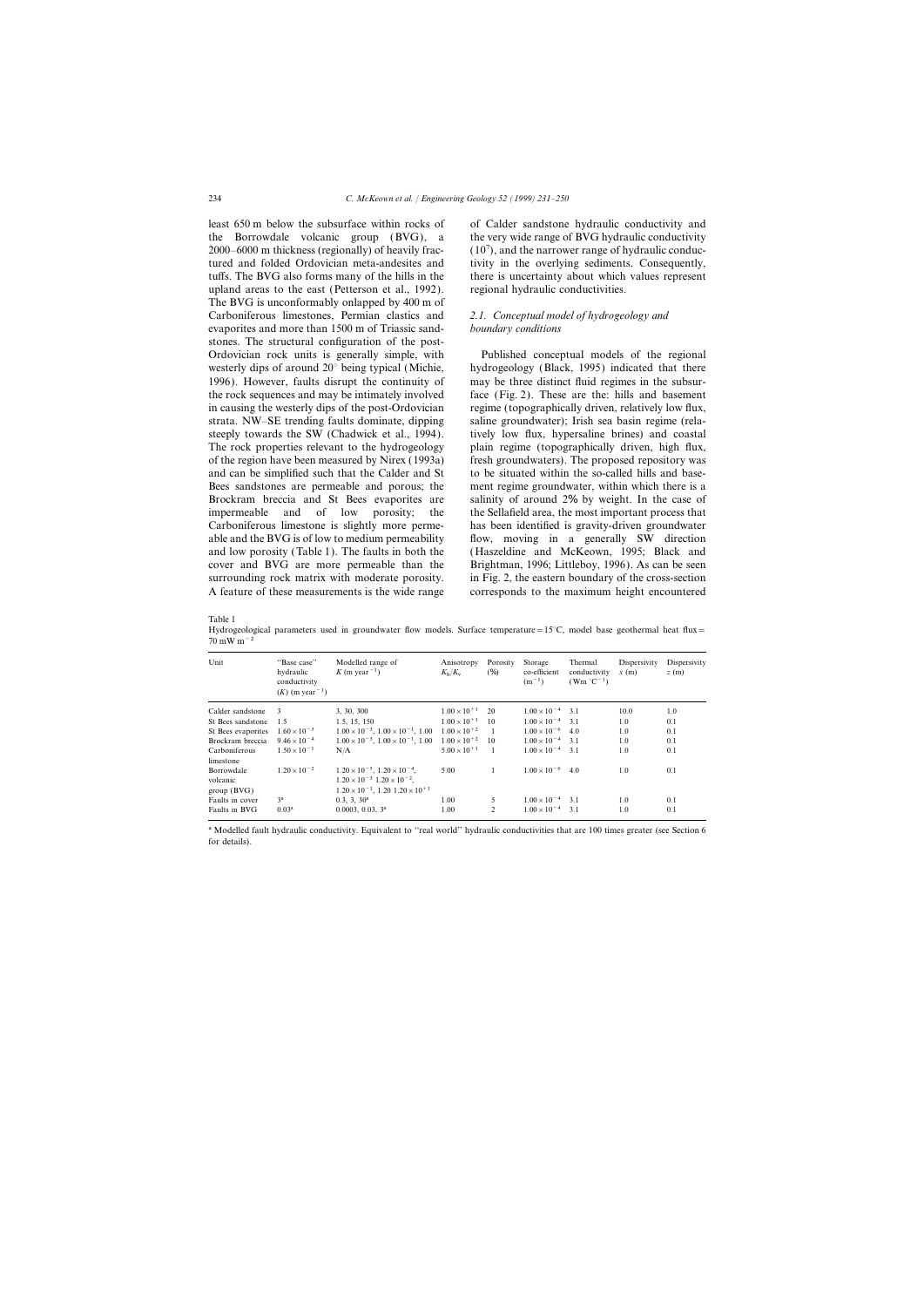these outcropping basement rocks; thus it is appro- matrix being almost impermeable. This results in priate when constructing a fluid flow model to wide ranges of hydraulic conductivity, with fracassign a no-flow boundary to the eastern vertical ture conductivity orders of magnitude greater than edge. A similar situation regarding data applies to the matrix (Neumann, 1990; Clauser, 1992). the flows west of the coast and, due to the highly Modelling flow in such a fractured system is probsaline nature of these fluids [21% by weight, possi- lematic but can be achieved by: *either* modelling bly becoming more saline further offshore (Nirex, the fluid transport through each fracture or 1995b)], it is appropriate to assign a no-flow network of discrete fractures (Moreno and boundary to the western edge also. This highly Neretnieks, 1993); *or* modelling the transport saline groundwater is likely to persist at greater regime in the fractured mass as an equivalent depths than those attained in the present boreholes porous and anisotropic continuum (Follin and (which are up to 2 km). At depths beyond the Thunkin, 1994). If the spacing of fractures zones bottom hole, such highly saline, dense groundwater is less than the scale of numerical discretisation in is likely to be relatively immobile, so again it is the model, then the equivalent porous media appropriate to assign a no-flow boundary to the approach is justifiable (Garven, 1994). It is the base of the section. In modelling studies of ground- porous medium approach which has been adopted water flow, it is common to assume that the water in this study. table is coincident with the land surface and that water at this boundary would be fresh, thus it is acceptable to assign a boundary to the top surface **4. Mathematical formulation** that allows flow to pass through it.

The vertical section shown in Fig. 2 was discret- density  $\rho$  is written as: ised exactly (Fig. 3) and used as the mathematical model of the regional flow system. In fractured rock (e.g. the BVG) the interconnected fractures where *q* is the specific discharge vector (often

in the area; very little is known about flows in are the main passages for fluid flow, with the

In models of regional groundwater flow, it is common to treat the continuum model as steady-**3. Mathematical model** state. The equation for the conservation of mass for steady state flow of a single phase fluid of

$$
\nabla \times (\rho \mathbf{q}) = 0 \tag{1}
$$



Fig. 3. Finite element model derived from Fig. 2 used to simulate single phase fluid flow. See text for boundary conditions.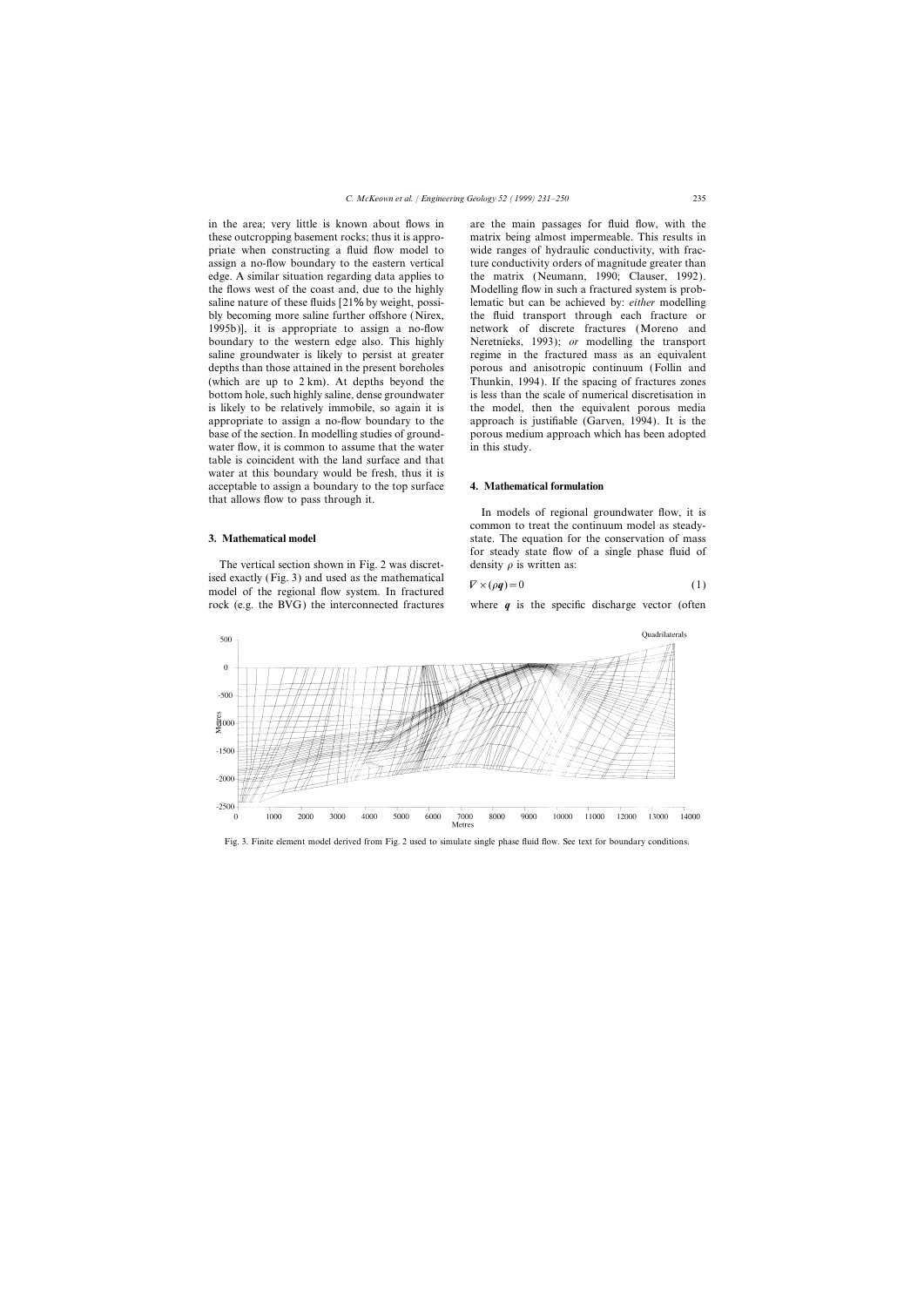termed the Darcy velocity), commonly presented be dealt with as steady-state and a new term has in ms<sup> $-1$ </sup> and  $\nabla$  is the differential operation, defined to be introduced to the right-hand side: by:

$$
\nabla = \frac{\partial}{\partial x} \mathbf{i} + \frac{\partial}{\partial z} \mathbf{k} \tag{2}
$$

by the general term of Darcy's Law: and *t* is time.

$$
q = -\frac{k}{\mu} \left( \nabla p + \rho g \nabla Z \right) \tag{3}
$$

define relative viscosity,  $\mu_r = \mu/\mu$ fluid density,  $\rho_r = (\rho_0 - \rho)/\rho_0$ , where  $\mu$  $r = \frac{(\rho_0 - \rho)/\rho_0}{4 \sigma^2}$ density,  $\rho_0$ . The model utilises the concept of equivalent fresh-water head, h (Bear, 1972):

$$
h = \frac{p}{\rho_0 g} + Z \tag{4}
$$

$$
\mathbf{K} = \frac{\mathbf{k}\rho_0 g}{\mu_0} \tag{5}
$$

$$
\mathbf{q} = -\mathbf{K}\mu_{\rm r}(\nabla h + \rho_{\rm r}\nabla Z) = v\phi\tag{6}
$$

conservation of thermal energy can be expressed node Eq. (6).

$$
\nabla \cdot [\mathbf{E} \nabla T] - \rho c \mathbf{q} \cdot \nabla T = 0 \tag{7}
$$

dispersion tensor (derived from the thermal con- densities and viscosities from the equations of state ductivity, porosity and thermal dispersion of the (Kestin et al., 1981). The code then iterates these material), c is the specific heat capacity of water steps until convergence of temperature change and *T* is temperature. The transport of mass is a reaches less than  $1^{\circ}$ C. Although the variable salintransient phenomenon, thus Eq. (1) can no longer ity profile is fixed in space and time, the density

$$
-\nabla \cdot (\rho \mathbf{q}) = \rho S_s \frac{\partial h}{\partial t} \tag{8}
$$

where  $S<sub>s</sub>$  is the specific storage coefficient; defined where *i* and *k* are the unit vectors in the *x* and *z* as the volume of water released from a unit volume directions. The specific discharge vector *q* is given of rock for a unit decline in head (units of m<sup>-1</sup>) of rock for a unit decline in head (units of m<sup>−1</sup>),

### (V*p*+r*g*V*Z*) (3) *4.1. Numerical formulation and solution procedure*

where **k** is the permeability tensor,  $\mu$  is the ambient The irregular geometry of the Sellafield area fluid viscosity, *p* is fluid pressure, *g* is gravitational makes the finite element technique most suitable acceleration and  $Z$  is the elevation. Since ground- for solving the flow equations above (Kazda, waters often differ in density, it is necessary to 1990). Fig. 3 shows the finite element grid of quadrilaterals used in this modelling study. Each element is composed of a material that may have distinct rock properties such as porosity and perature, pressure and salinity as the reference state meability. Boundaries within the mesh have no special qualities; flow crosses between elements of different porosity and hydraulic conductivity. Flow rates are constant over individual elements, but discontinuous across element boundaries. A spatially variable fluid salinity profile (based on field If the permeability tensor  $\bf{k}$  is replaced by the data) can be assigned to the grid, however the code does not allow a fully coupled density-flow solution. The governing equations are approximated by matrix equations via a standard Galerkin finite element procedure (Huyakorn and Pinder, 1983). Once the prescribed boundary conditions then Eq. (3) can be modified for groundwater of are included, the code utilises the Galerkin variable density:<br>weighted average formulation (de Marsily 1986) weighted average formulation (de Marsily, 1986) to solve the flow equation to calculate the steady*z* state hydraulic head distribution. The Darcy velocwhere  $\nu$  is the average linear velocity or seepage ities in each triangular element (i.e. subdivisions velocity and  $\phi$  is porosity. At steady-state, the of the quadrilaterals) are then calculated for each

as: The steady state heat equation [Eq. (7)] is then solved to determine the temperature variation in **the grid; these new values of pressure, temperature** where  $\bf{E}$  is the combined thermal conductivity- and salinity profile are used to calculate fluid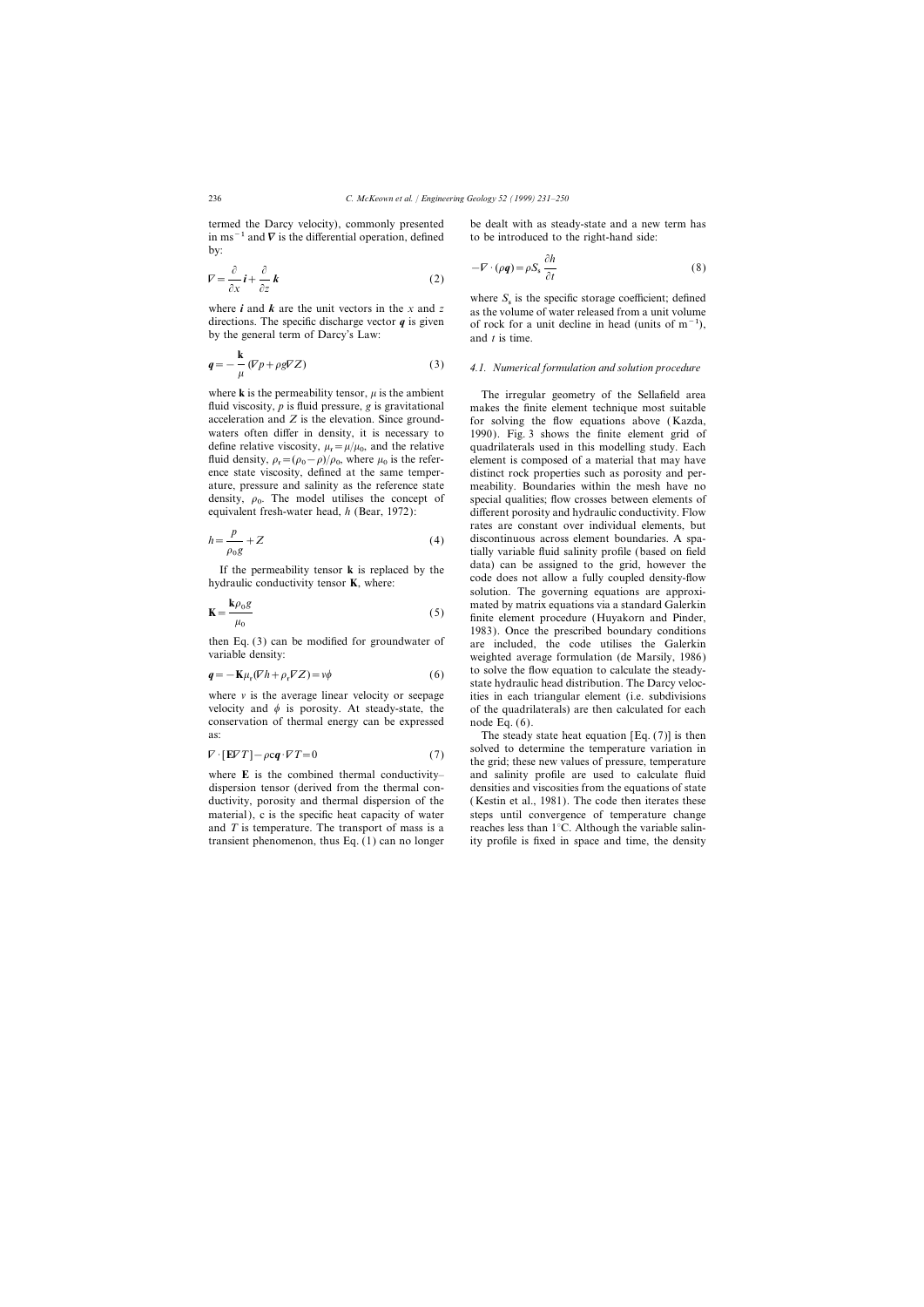and viscosity of the grid may not be. Once the (Andrews-Speed et al., 1984; Deming et al., 1992). steady-state velocity distribution is calculated and Coefficients of lateral and longitudinal dispersion the equation of conservation of fluid mass are based on published material. observed, mass transport is simulated using a The sensitivity analysis approach was utilised in moving-particle random-walk method (LaBolle this study (Lerche, 1990); before each simulation, et al., 1996). During a prescribed time step, each a numerical attribute of the model was varied and particle is advected according to the magnitude of the code run to completion. If the result did not average linear velocity of the fluid in the element, change significantly from the previous experiment with hydrodynamic dispersion simulated by the then that particular attribute was deemed unimdisplacement of the particle position using the portant. If the result did change, then it would be random walk method. The displacement is calcu- vital to measure that attribute as accurately as lated from an expression relating the assigned possible in the actual geological setting. At this longitudinal and transverse dispersion coefficients, site, there are good data on rock stratigraphy and time steps and a randomly generated number in geometry. However, it is known from borehole the range  $0-1$  (Garven, 1989). These particles have data that the BVG has a fracture hydraulic conducthe same density and temperature as the surround-<br>tivity some  $10<sup>2</sup>$  greater than matrix conductivity ing water, so that they are passive indicators of (Nirex, 1992a, 1993b), as do most crystalline rocks water flow paths and dispersion, and do not have (Brace, 1980; Clauser, 1992). Borehole measureany inherent buoyancy or capillarity effects. ments indicate that fluid flow in the BVG is

OILGEN requires a fixed number of hydrostratigraphic units (Table 1). The hydrostratigraphic units are defined fundamentally on the **6. Simulation results** basis of their porosity,  $\phi$  (expressed as a percentage), and hydraulic conductivity,  $K$  (m year<sup>-1</sup>). The results presented in this paper are an Values for these were derived from published data abridged version of the results from all the simula- (Nirex, 1992a, 1993a; Michie, 1996) and for the tions performed (McKeown, 1997). It is the aim purpose of this study have been simplified to ignore of this section to briefly explain the approach any variations in conductivity due to water salinity. taken and summarise results from simplistic and The values reported are close to logarithmic scoping modelling before presenting, in more median values of hydraulic conductivity. These detail, the results from the sensitivity modelling will be termed the "base case" values in this study that was most pertinent to a safety case modelling study and are used as the basis for assessment of the hydrogeology of the Sellafield extended modelling over a range of hydraulic area. For the fluid flow simulations, the groundconductivity values. The geothermal heat flux at water flow rates and directions are depicted by the base of all the models was constrained at arrows representing the vector of the average linear 70 mW m<sup>-2</sup> with the temperature at the water velocity [from Eq. (6)] of fluid within a particular table of 15°C. The storage coefficients  $(m^{-1})$  of element. The tail of the vector is located in the confined rocks can vary by as much as three orders centre of the relevant element. Each vector is of magnitude up to  $10^{-3}$  and values used in this scaled relative to the length of the arrow shown at study were similar to those published elsewhere the top of each plot. An element of standardisation (Garven, 1989). The thermal conductivities of has been applied in that, for the sake of comparimost rocks lie in the range  $1-8$  Wm °C<sup>-1</sup>. son between plots, the arrows are scaled to either (Raffensperger and Garven, 1995) with many com- 2, 20 or 200 m year<sup>-1</sup>. pilations of such data published in the literature Crosses indicate that flow is less than 1% of the

controlled by fractures, which have a spacing of 50–100 m (at least one fracture per finite element). **5. Modelling method** Thus, this can be treated as a matrix conductivity, (Follin and Thunkin, 1994).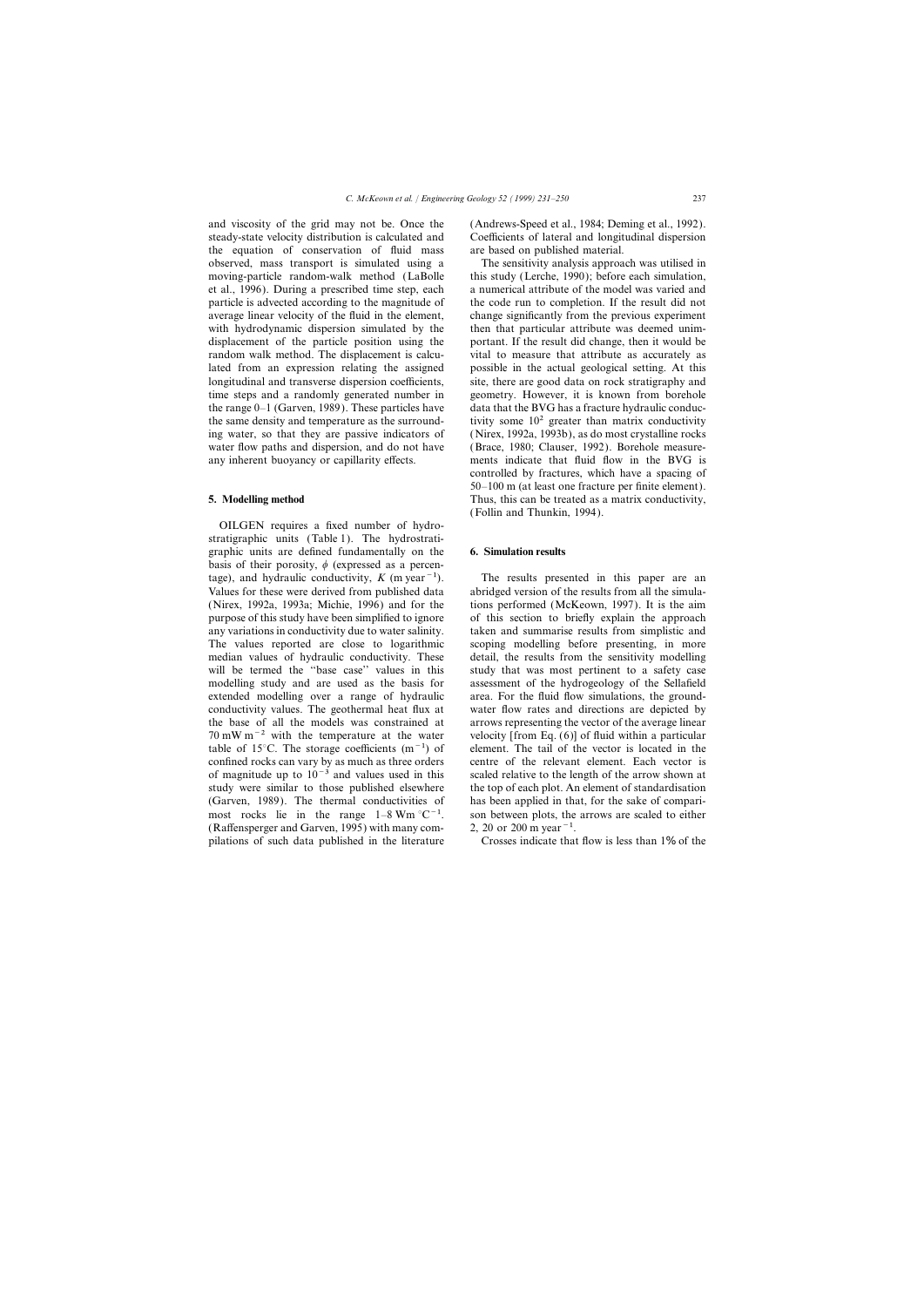be moving, but relatively slowly. OILGEN calcu- of the faults. The measured hydraulic conductivity lates the hydraulic head distribution taking into values (Table 1) used as ''base case'' for faults in account the variation in density, temperature and the sediments and BVG, of 30 and 3 m year<sup>-1</sup>, viscosity. However, in the grid, OILGEN plots respectively, are similar to values reported in other hydraulic head as equivalent freshwater head, i.e. modelling studies (Nicholls, 1995; Nirex, 1995b; the height above ground that surface *fresh* water Heathcote et al., 1996). The faults in the OILGEN would rise to under the pressure at the specified model are, in general, some 100 times wider than depth. Plots of equivalent freshwater hydraulic those observed in the field (Nirex, 1993a) and a head are contoured from the ordnance datum "base case" was represented in these simulations (OD), i.e. sea level, and have contours spaced at by modelling faults as isotropic units with  $K=0.3$ <br>20 m intervals. Contours of equivalent freshwater and 0.03 m year<sup>-1</sup> for faults in the cover and 20 m intervals. Contours of equivalent freshwater hydraulic heads join areas of equal potential in a BVG, respectively. flow system. Water can flow from high to low potential given a suitable route, i.e. flow perpendicular to contours. *6.1. Simplistic models*

An important parameter when modelling groundwater flow in faults is transmissivity  $(T)$ , Before performing sensitivity analysis on the defined, most simply when hydraulic conductivity geologically complex model, shown in Fig. 3, simu-(*K*) is isotropic, as: lations were performed upon a very simple model

$$
T = Ke \tag{9}
$$

Marsily, 1986). This relationship was used when more complex models. This ''simplistic'' modelling modelling the effect of faults in the simulations. was used to develop an understanding of the fluid Faults were treated by modelling artificially wide flow system that may be encountered, given the quadrilaterals, but with correspondingly reduced prescribed boundary conditions, hydraulic paramhydraulic conductivity. Consequently, as faults eters, density of fluids and the spatial relationships were isotropic in all simulations, the "effective" of the hydrostratigraphic units. Simplistic modeltransmissivity is as it should be. For example, a ling also provided a comparison with the more real fault 1 m wide, 30 m year−1 hydraulic conduc- complex grid to delineate if the pattern and rate tivity, is modelled as 100 m wide,  $0.3 \text{ m year}^{-1}$  of fluid flow were affected by the orientation, size hydraulic conductivity. And shape of the grid cells. Plots of average linear

stages of this study and previously published lated with BVG, cover sediments and evaporites (Haszeldine and McKeown, 1995; McKeown and and breccias, there is a regional flow pathway of Haszeldine, 1995), utilised values of hydraulic ''diagonal'' transfer of topographically driven conductivity for faults in the sediments and BVG groundwater into sediments. There is an upward of 300 and 1 m year−1, respectively. Recently pub- trending deflection of groundwater flow in the lished data indicated that a revision of these values BVG in the central areas of the model. This was necessary (Michie, 1996). The 300 m year<sup>-1</sup> corresponds to the location of a possible repository value for the faults in the sediments was derived in the more realistic model. Thus the regional flow as a log mean of published EPM and pumping pattern is considered to be a fundamental feature tests (Nirex, 1993a). The inclusion of pump test of the study area, and is not influenced by any values in ''base case'' models may be spurious as artefacts of model gridding, or complexities of only very productive faults were sampled geology. The dominant control on upwards flow (Nicholls, 1995). Therefore, a high value for the from the BVG to the sediment is the dense, immofaults in sediments may not be representative of bile saline water in the western edge of the model.

maximum for that plot, so that water could still the average hydraulic conductivity of the majority

(Fig. 4) that had the same boundary conditions, *fluid properties*, lateral extent, thickness, number where  $e$  is the width of the fault aperture (de of cells and hydrostratigraphic parameters as the Preliminary simulations performed in the early velocity (Fig. 5) showed that, for models popu-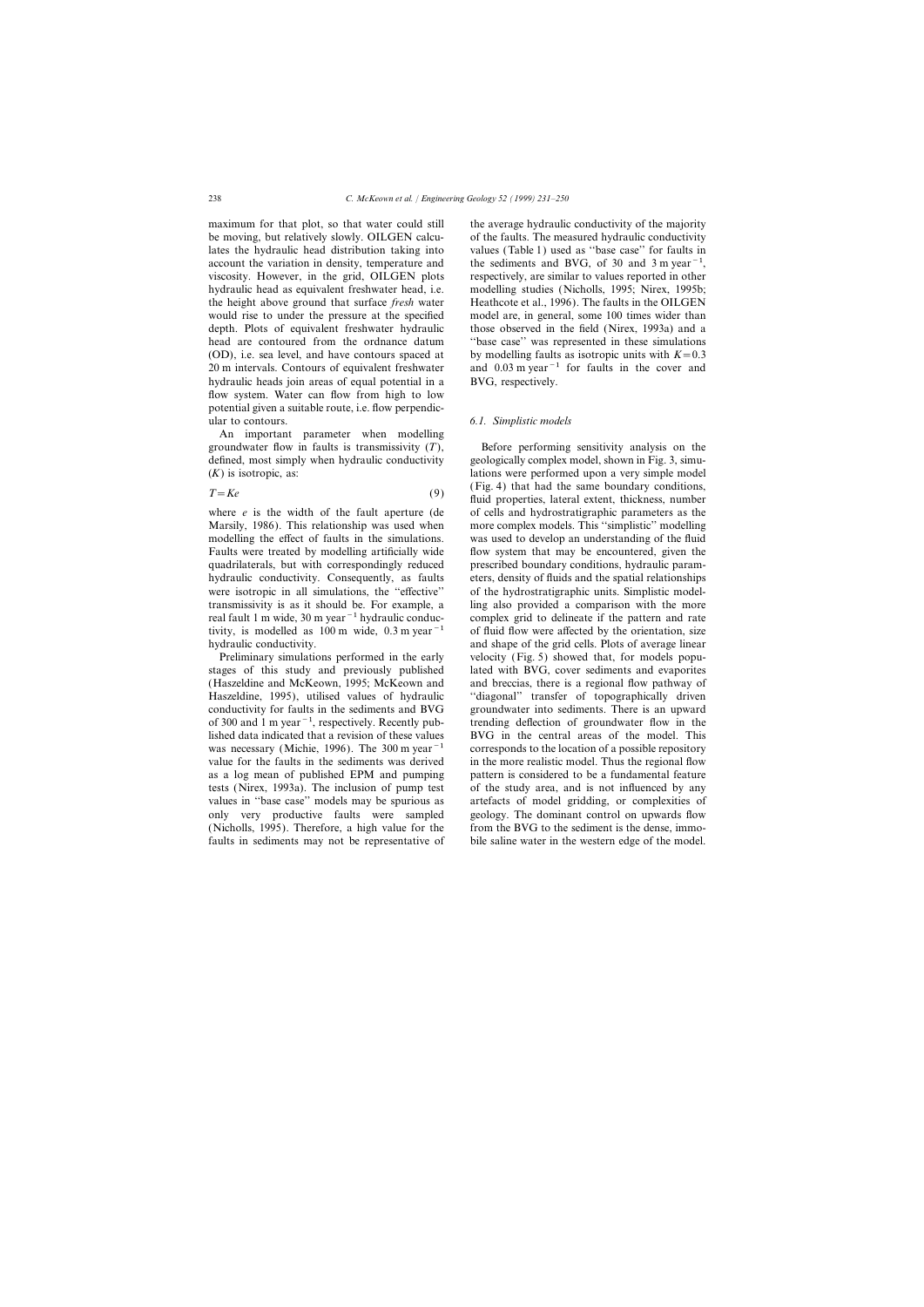

Fig. 5. Average linear velocities calculated with a simple grid, with variable salinity profile, and hydraulic conductivities set to ''basecase" (Table 1), except BVG (1.2 m year<sup>-1</sup>).

section showing contoured variations in the fresh-<br>
parameters (Table 1), apart from the BVG hydrau-

*6.2. Importance of faults, salinity and BVG* water head measured in the field. It was found *anisotropy* that the freshwater head contours determined from pressures measured in the field are markedly A scoping study was performed to find whether: different from those of the model without faults. (a) the presence or absence of faults, and a variable It was found that, in order to obtain a similar salinity profile; and (b) variations in BVG anisot- hydraulic head profile to that contoured from field ropy, were important in the simulations. data, it was essential that: (a) the models included Comparisons can be made of the calculated head a variable salinity fluid; and (b) faults had to be to the subsurface head observed in boreholes from incorporated. Fig. 7 shows an equivalent freshthe Sellafield area. Fig. 6 is a west–east cross- water head calculated with ''base case'' hydro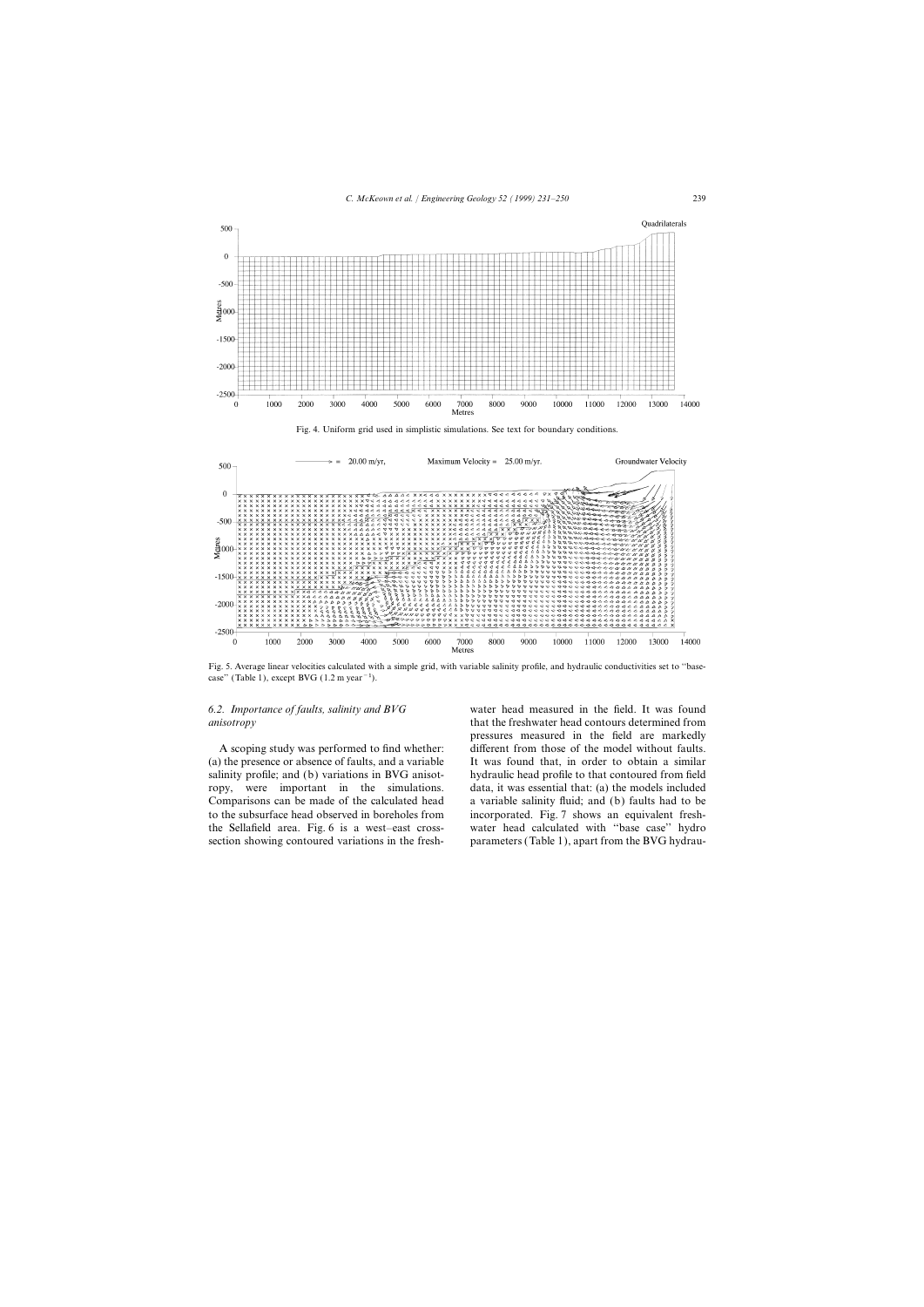

lic conductivity, which is set to 1.2 m year<sup>-1</sup>. Fig. 7<br>illustrates the similarity of the head gradients to<br>those measured in the field (Fig. 6) and also dis-<br>plays some features that were common to all of<br>the more compl the potential for topographically driven flow in the BVG, with potential for diagonal flow in the central region and high vertical gradients in **7. Sensitivity analyses of Calder sandstone and** the western area of 16% salinity. The general flow **BVG permeability ranges** pattern (as illustrated in Fig. 8, which has the same hydro parameters as the model shown in Fig. 7) As outlined earlier, the original data used in the is extremely robust i.e. topographically driven early stages of this study indicated that only two groundwater descending, advecting to the west, hydrostratigraphic units, the Calder sandstone and traversing low permeability units via faults and the BVG, had substantial ranges in hydraulic

assisted by deflection eddies, caused by densityinduced flows from areas of high salinity. Lateral movement of fluids in sediments has little effect on the flow regime.

The similarity of results from the simple (Fig. 5) and more complex models (Fig. 8) indicates that the shape and size of the finite element cells is not relevant to either the flow rate or the flow path, nor indeed to the numerical solution of the flow and heat transport equations. This gives confidence in the OILGEN code. It was found that varying the anisotropy of the BVG had very little effect Fig. 6. West–east cross-section showing variations in freshwater head measured in the field (after Black and Brightman, 1996). This suggests that the direction and repository. This suggests that the direction and

generally moving upwards to surface. This is conductivity. These two units are significant to the



Fig. 7. Contoured equivalent freshwater head calculated with a complex model (Fig. 3). Model has faults and variable salinity profile. Hydraulic conductivities set to "base-case" (Table 1), except BVG (1.2 m year<sup>-1</sup>).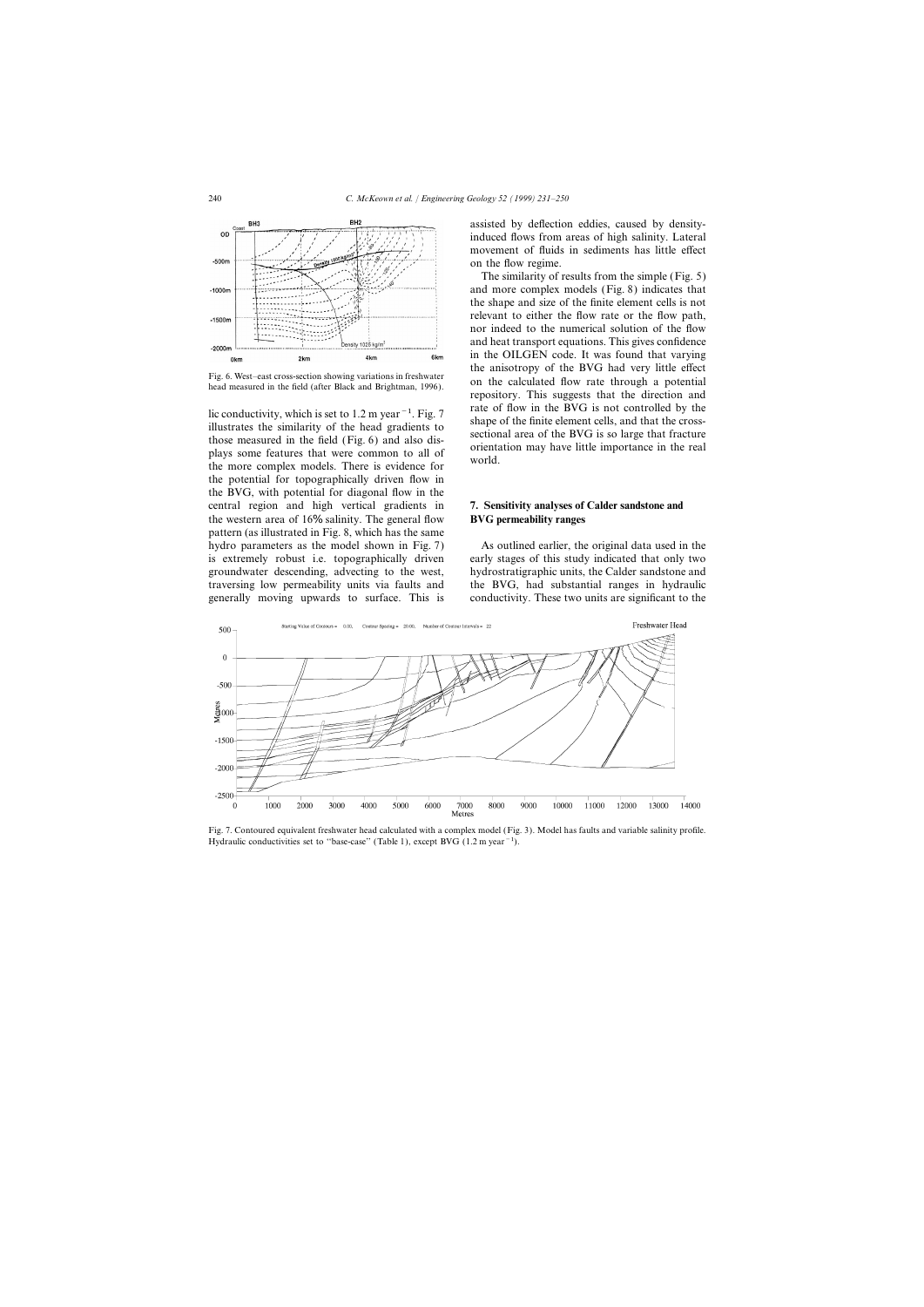

Fig. 8. Average linear velocities calculated with a complex model (Fig. 3). Model has faults and variable salinity profile. Hydraulic conductivities set to "base-case" (Table 1), except BVG (1.2 m year<sup>-1</sup>).



Fig. 9. Log–log plot of repository flow rate versus BVG hydraulic conductivity. Results from varying Calder sandstone hydraulic conductivity superimposed.

needs to have low flow to retain radionuclides in Calder sandstone (CS) was modelled with hydrau-<br>the repository. The Calder sandstone, being a lic conductivity of 3, 30 and 300 m year<sup>-1</sup> for the the repository. The Calder sandstone, being a lic conductivity of 3, 30 and 300 m year<sup>-1</sup> for the rapidly flowing freshwater aquifer, also plays a lettire range of BVG hydraulic conductivity of rapidly flowing freshwater aquifer, also plays a role in the safety case of the repository. The rapid  $1.20 \times 10^{-5}$  to  $1.20 \times 10^{+1}$  m year<sup>-1</sup>. The BVG flows have the possibility of diluting and dispersing hydraulic conductivity of 1.2 m year<sup>-1</sup> used in flows have the possibility of diluting and dispersing any release of radionuclides. To this end, these previous parts of this study is still somewhat less two units were modelled to investigate the range than the maximum measured in the field in the

geological and radiological problem. The BVG of hydraulic conductivities shown in Table 1. The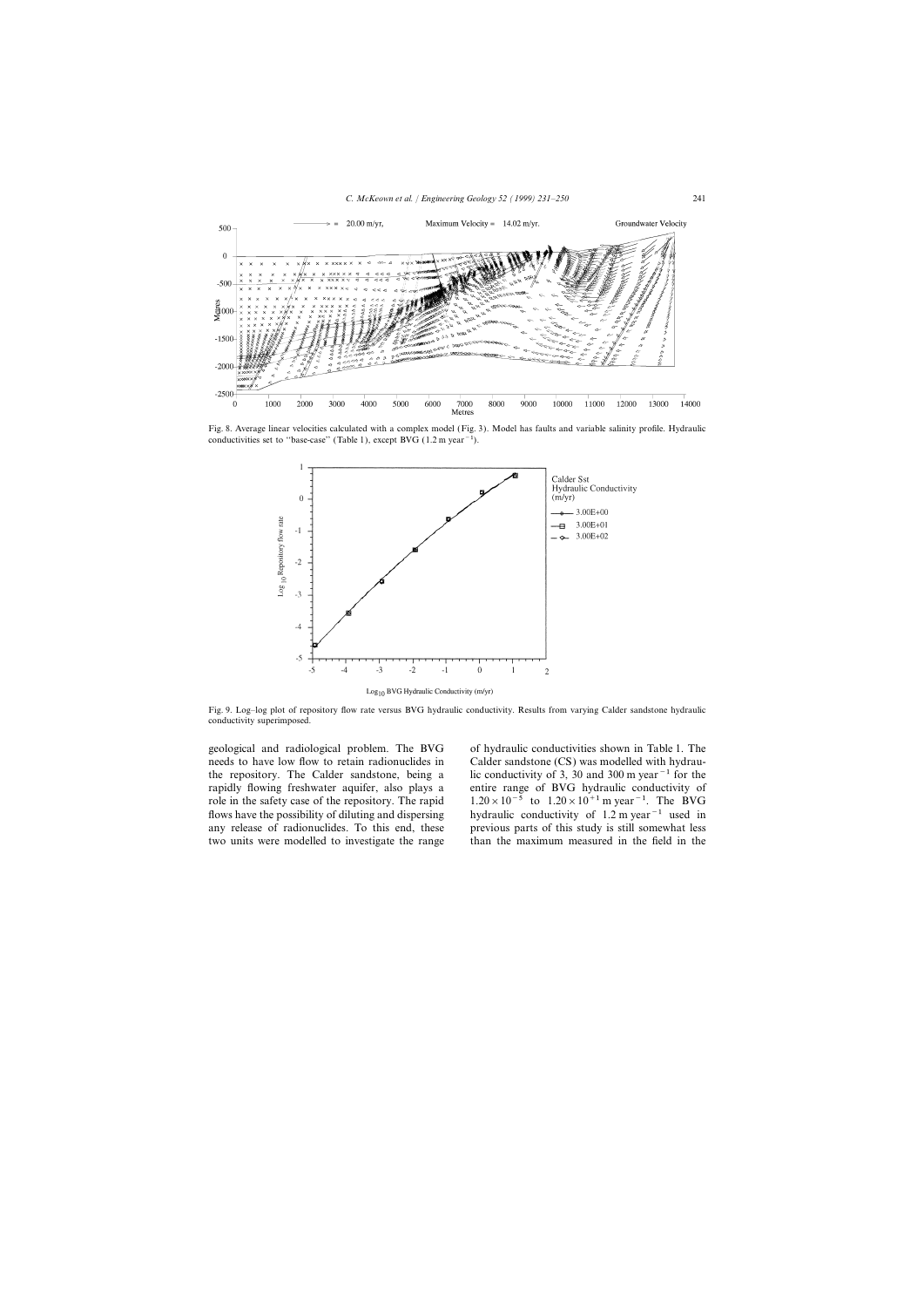Sellafield area, (Nirex, 1993a; Michie, 1996). ally reach the surface as springs in the BVG Therefore, the modelled range was extended to outcrop, or by dispersion within the Calder sand-12 m year<sup>-1</sup>. stone. Hence, the proposed repository position

that can be interrogated for particular nodes or water flow, rather than be assisted by it. elements of the mesh and thus the velocity of groundwater through the element that relates to the position of a putative repository can be *7.1. Sensitivity of other variables* extracted. Fig. 9 summarises the results of 21 simulations with a seven order of magnitude range in As already mentioned, the original modelling BVG hydraulic conductivity, and each model run performed for this study was undertaken with the BVG hydraulic conductivity, and each model run performed for this study was undertaken with the with Calder sandstone hydraulic conductivity of performed for this study was undertaken with the CS and BVG would have the with Calder sandstone hydraulic conductivity of expectation that the CS and BVG would have the either 3, 30 and 300 m year<sup>-1</sup>. In these 21 experi- widest range in values of hydraulic conductivity either 3, 30 and 300 m year<sup>−1</sup>. In these 21 experi-<br>ments, flow rate through the repository is directly and the order to scope out the effects of variations in ments, flow rate through the repository is directly In order to scope out the effects of variations in related to BVG hydraulic conductivity regardless other units simulations were performed where:

related to BVG hydraulic conductivity regardless<br>of the Calder sandstone hydraulic conductivity.<br>The pattern of flow direction remains similar in was varied over the range 1.5, 15 and<br>60D depth proposed for the repository are separate. The only contribution of the Calder effect of varying the hydraulic conductivity of the sandstone aquifer to the repository safety is the cover faults, BVG faults, St Bees evaporites and sandstone aquifer to the repository safety is the cover faults, BVG faults, St Bees evaporites and<br>nossible seaward transport dilution and dispersion Brockram breccia, the simulation where BVG possible seaward transport, dilution and dispersion of any waters and radionuclides migrating upwards hydraulic conductivity was set to 1.2 m year<sup>-1</sup> was from the repository through the BVG. The pattern un for the range of values outlined above. As can from the repository through the BVG. The pattern run for the range of values outlined above. As can<br>of flow through the repository is persistently be seen in Table 2, the variation of these attributes of flow through the repository is persistently upwards, through several decade values of BVG had very little effect on the flow rate through the conductivity experiments. These flow patterns repository and can be thought of as unimportant imply that water from the repository could eventu- as regards flow rates.

The OILGEN code produces numerical values would need to engineer against natural ground-

- 
- 
- 
-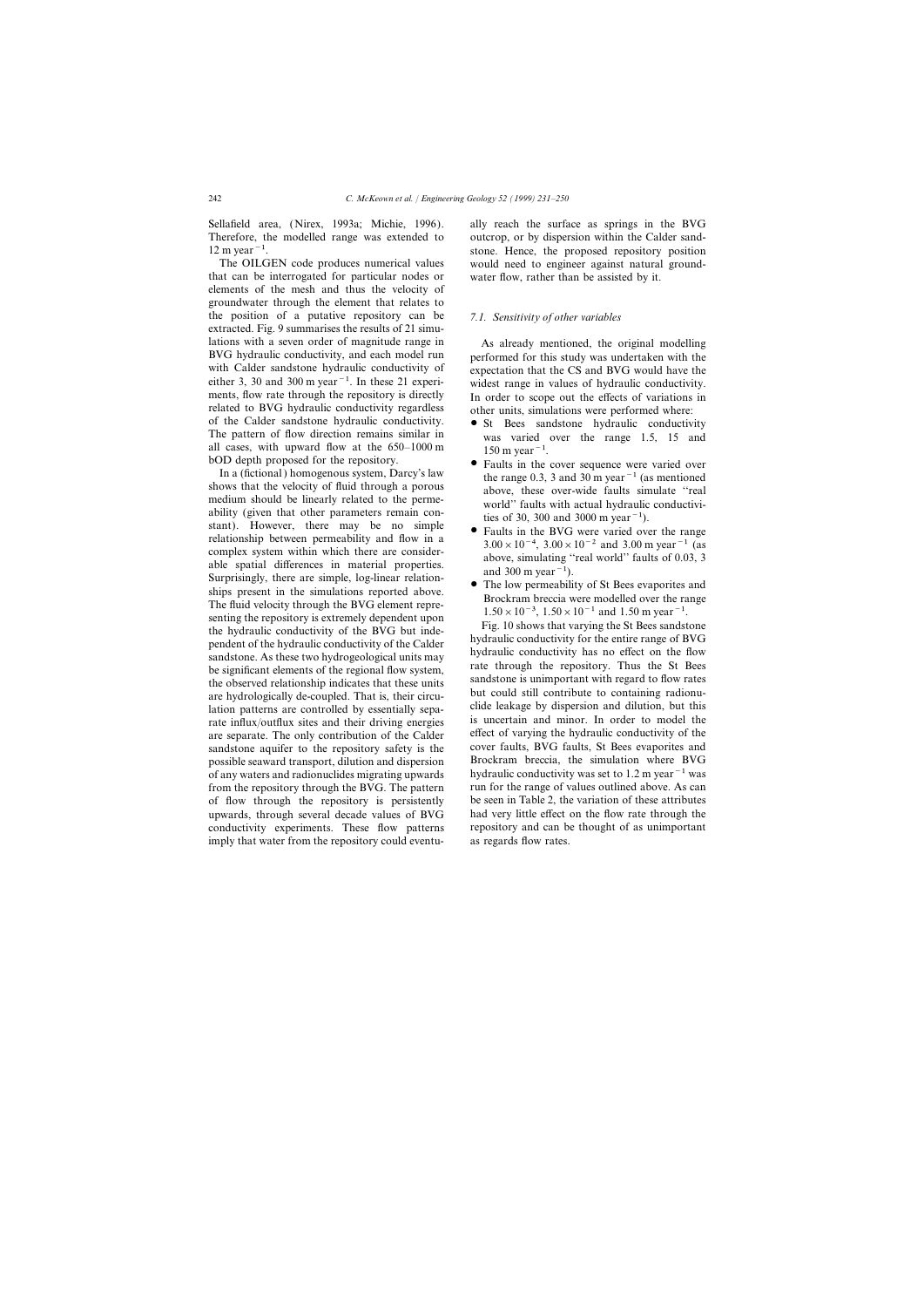

 $Log<sub>10</sub>$  Sst Bees Sst. Hydraulic Conductivity (m/yr)

Fig. 10. Log–log plot of repository flow rate versus St Bees sandstone hydraulic conductivity. Results from varying BVG hydraulic conductivity superimposed.

Table 2

Calculated flow velocity through potential repository for range in hydraulic conductivity of: BVG faults; cover faults and St Bees evaporites/Brockram breccia

| Input<br><b>BVG</b> faults<br>K (m year <sup><math>-1</math></sup> ) | Result<br>Repository<br>flow rate<br>$(m \text{ year}^{-1})$ | Input<br>Cover faults<br>K (m year <sup><math>-1</math></sup> ) | Result<br>Repository flow<br>rate (m year <sup><math>-1</math></sup> ) | Input<br>$Evaporites + Brockram$<br>K (m year <sup>-1</sup> ) | Result<br>Repository flow<br>rate (m year <sup><math>-1</math></sup> ) |
|----------------------------------------------------------------------|--------------------------------------------------------------|-----------------------------------------------------------------|------------------------------------------------------------------------|---------------------------------------------------------------|------------------------------------------------------------------------|
| $3.00 \times 10^{-4}$                                                | l.47                                                         | 0.3                                                             | 1.68                                                                   | $1.50 \times 10^{-3}$                                         | 1.68                                                                   |
| $3.00 \times 10^{-2}$                                                | 1.68                                                         | 3.0                                                             | 2.00                                                                   | $1.50 \times 10^{-1}$                                         | 1.72                                                                   |
| 3.00                                                                 | 2.06                                                         | 30.0                                                            | 2.44                                                                   | 1.50                                                          | 1.82                                                                   |

Brightman, 1996; Heathcote et al., 1996) that if OILGEN calculates head, taking into account there is a spatially varying solution density in variations in temperature, viscosity and more either the vertical or horizontal plane, no informa- importantly density, it represents head as equivation on the potential for flow in the 1D vertical lent freshwater head. It is instructive to perform a plane can be derived from vertical plots of the comparison between the calculated equivalent freshwater hydraulic head and the use of an envi- freshwater head and the observed freshwater head ronmental head is required (Lusczynski, 1961; in boreholes of the Sellafield area. This acts as a Bachu, 1994). However, the freshwater head is validation exercise for the realism of the model. calculated from the pressure measured in situ and No information regarding vertical head gradients

**8. Comparison of calculated and measured** is therefore a true representation of the hydraulic **freshwater hydraulic head** head **head** at a given point in the subsurface, i.e. the height above the ground that surface freshwater It has been maintained elsewhere (Black and would rise to if a route was available. Although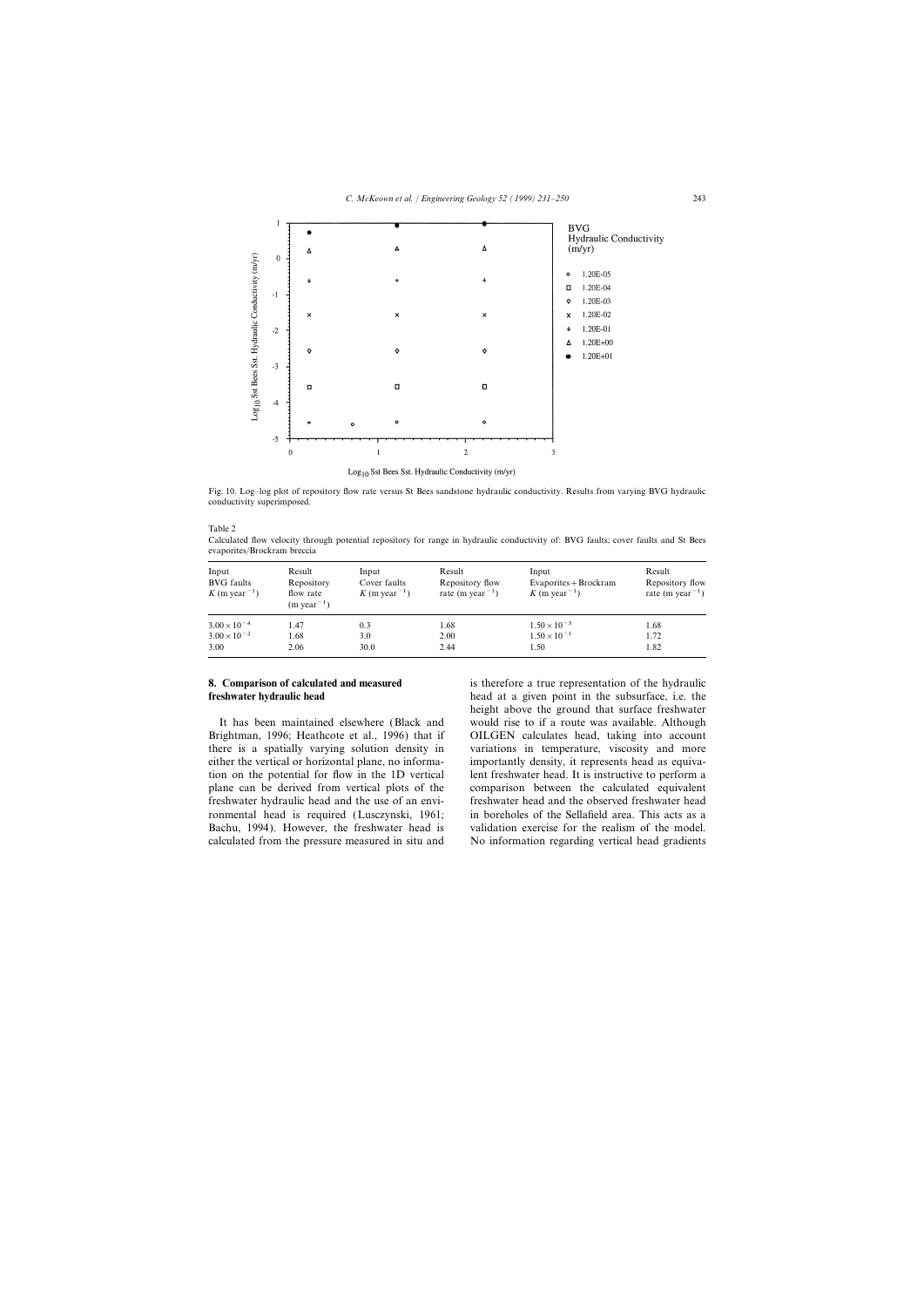of boreholes 2 and 3 are shown in the cross-section and the average trend continued to 1150–1500 m. used as the basis for the complex grid. The As the target depth of the repository is 650 m OILGEN code can generate an output file that bOD, it is significant that the simulation with the has equivalent freshwater hydraulic head values in BVG hydraulic conductivity set at 1.2 m year<sup>-1</sup> any chosen vertical 1D section. has the best match to the observed head in bore-

squares in Figs. 11 and 12) were derived from (Nirex, 1993a,b, 1995a; Nicholls, 1995; Heathcote published data (Nirex, 1992b) and represent spot et al., 1996) have been unable to reproduce the results from environmental pressure measurement relatively high heads at depth in the BVG. The (EPM) tests. Note that the head values have been same range in BVG hydraulic conductivities are portrayed with respect to ordnance datum (OD). used to compare equivalent freshwater hydraulic This takes into account the land topography verti-<br>head calculated from the model and head measured cally above the borehole. Dealing with the mea- in situ in borehole 3 (Fig. 12). There is little sured freshwater hydraulic head in borehole 2 first difference between the simulations down to 750 m (Fig. 11), it is apparent that there is a distinct bOD, but the better fit at depth is again for the increase in head with depth, with a maximum of simulation where the BVG is set to 1.2 m year<sup>-1</sup>. around 150 m at the base of borehole 2. The stepwise increase in head, punctuated at 350 and 600 m bOD is interrupted by a distinct drop in head *8.3. St Bees evaporites and Brockram breccia and* between 800 and 1200 m bOD. Borehole 3 *faults in the cover and BVG* (Fig. 12) has a generally low head  $(< 50 \text{ m})$  down to 800 m bOD, below this depth the head increases Simulations were performed to test if variations to a maximum of around 150 m at the bottom in the hydraulic conductivity of the St Bees evapohole. Modelling must attempt to match these varia-<br>rites, Brockram breccia and faults in the cover and tions in the depth zone of interest, down to BVG had an effect on comparisons between 700 m bOD. observed head in boreholes 2 and 3 and that

important unit in the modelling simulations. Head made in their hydraulic conductivity. The hydraucomparisons were performed for boreholes 2 and lic conductivity of the St Bees evaporites and 3, where all the units are set to their base case Brockram breccia was not found to greatly affect values and the BVG is varied from the base the head calibration. Faults in the BVG were case value of  $0.012 \text{ m year}^{-1}$ , to  $0.12$  and varied over the range  $3.00 \times 10^{-4}$ ,  $3.00 \times 10^{-2}$  and case value of  $0.012 \text{ m year}^{-1}$ , to  $0.12 \text{ and}$ 1.2 m year−1 (Fig. 11). There is a step-wise com- 3.00 m year−1. As outlined above, this simulates ponent in the head increase in borehole 2. None ''real world'' faults with hydraulic conductivity of of the simulations could match the variation in as much as 300 m year<sup>-1</sup>. As this is more than an head between 800 and 1200 m bOD. However, it order of magnitude greater than fault permeabilithas been reported that the BVG rock lithologies ies used in similar studies (Nicholls, 1995) it is become more heterogeneous below 800 m bOD interesting to note that such a variation has a (Nirex, 1993a) and since the BVG was treated as negligible affect on the calculated head in both a homogenous material in this study, it is unlikely boreholes 2 and 3. Thus, the permeability of the that a good fit throughout will be made to the faults in the BVG has no major effect on the head

is inferred from these comparisons. The position measured head. The important zones are 0–700 m hole 2 down to 700 m bOD. This simulation also *8.1. Measured head plots* provides a fair, but not perfect, match to the deeper head data; 1150–1500 m. Other modelling The observed freshwater head plots (black studies of groundwater flow in the Sellafield area

calculated with the model [see McKeown (1997) *8.2. Varying the BVG hydraulic conductivity* for more details]. Comparisons were made where the BVG is set to 1.2 m year<sup> $-1$ </sup> and the other units It has been illustrated that the BVG is the most set to their base case values before variations were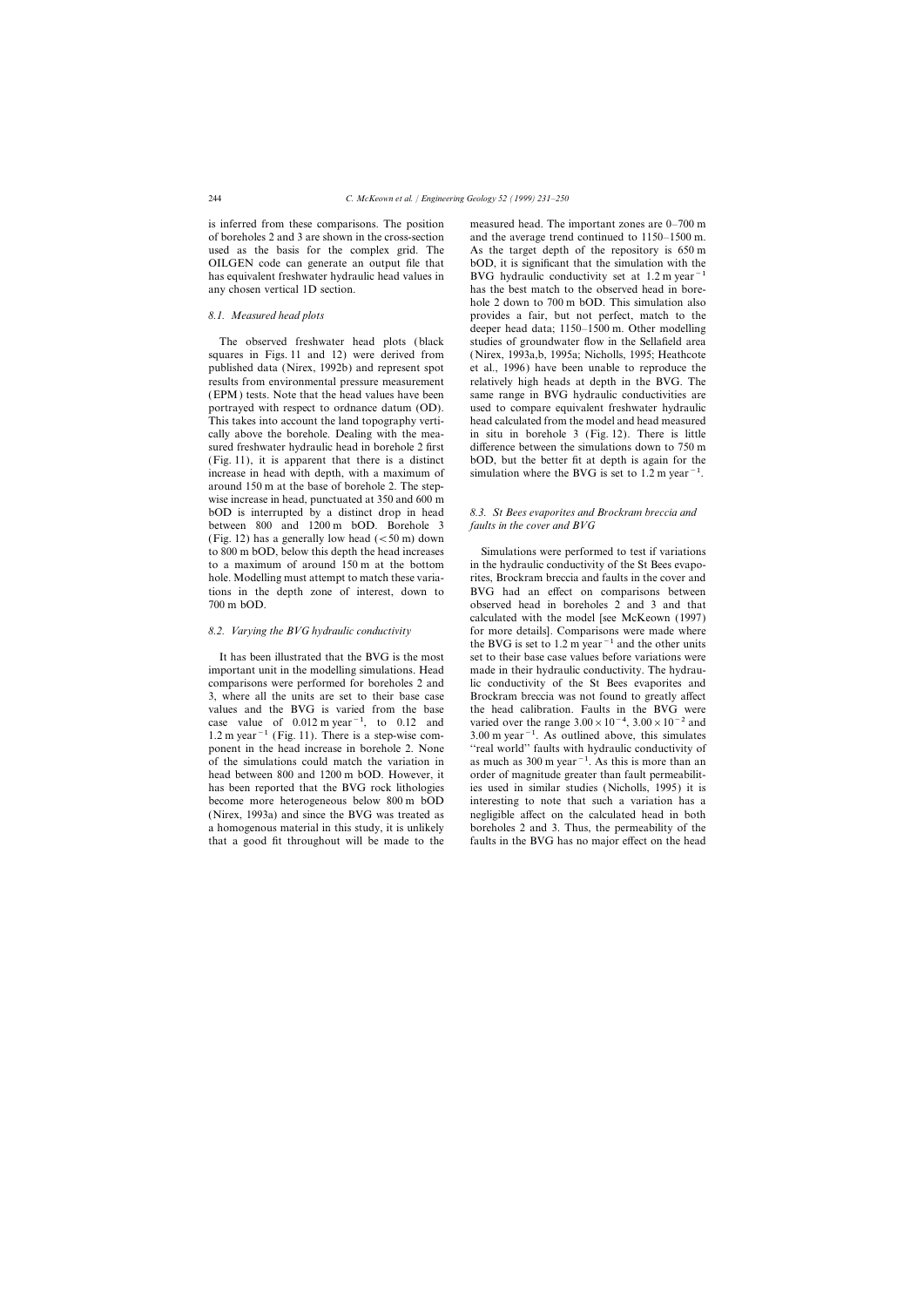

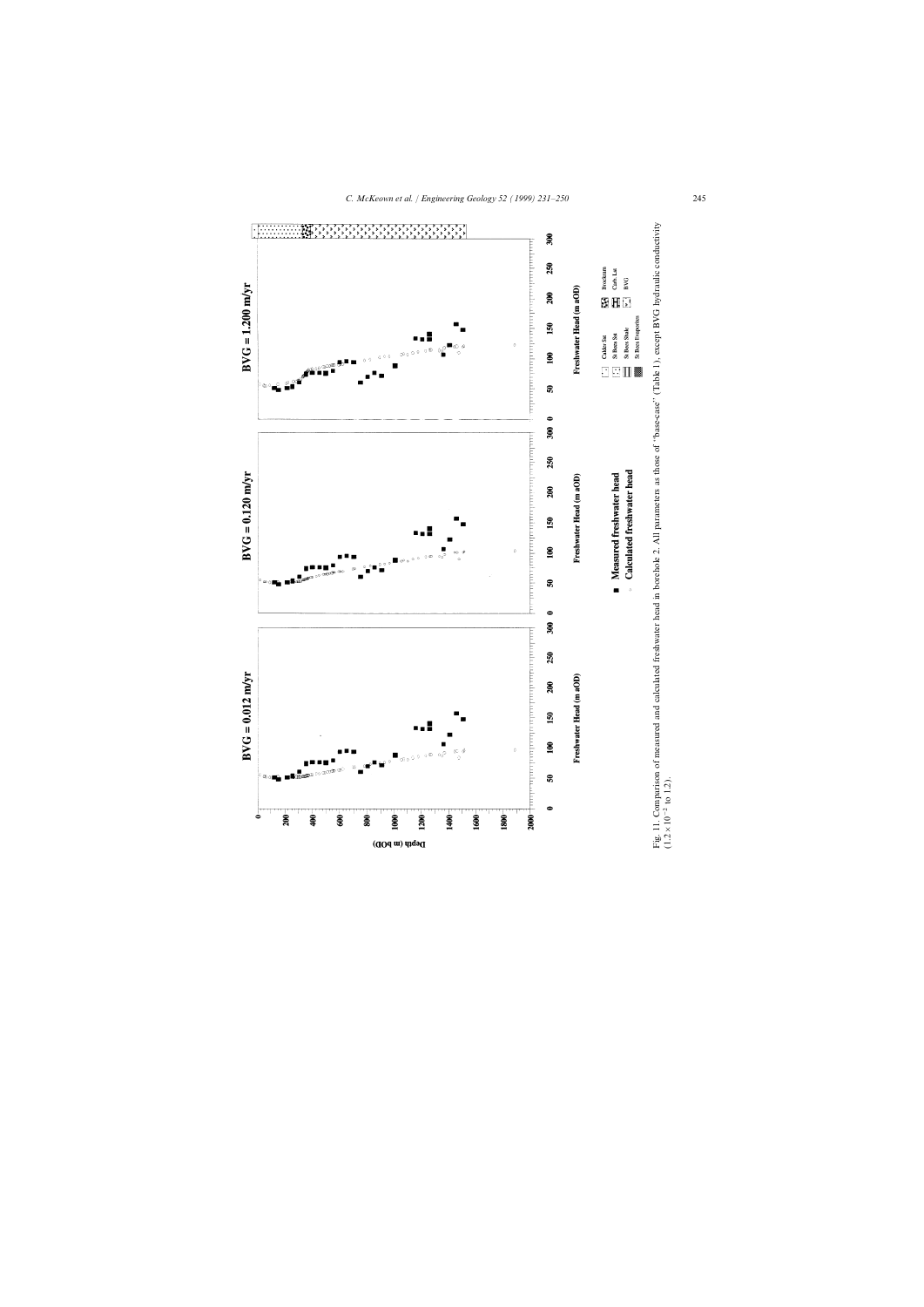

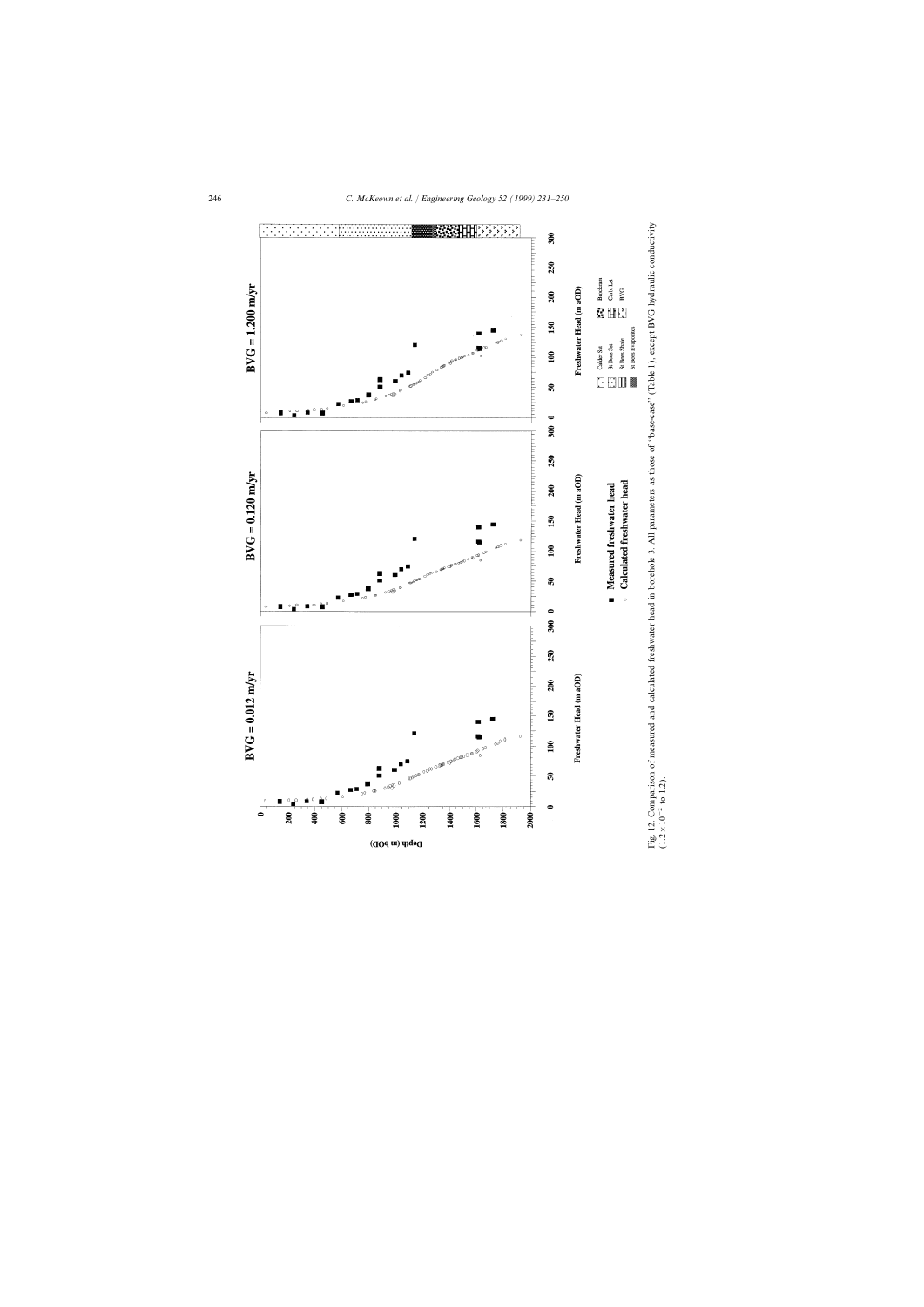calibration. Varying the hydraulic conductivity of Values of storage coefficient, and longitudinal and the cover faults over the range 0.3, 3 and transverse dispersivity are given in Table 1. As can 30 m year−1 does have an effect on the match be seen in Fig. 13, the best-fit head calibration between freshwater head measured in situ and that model produced a simulation where water from calculated from the model. The comparison of the the repository zone could reach the surface within in situ freshwater head with that calculated from 15 000 years. Breakthrough of water from the BVG the numerical model indicates that the best fit to overlying sediments occurs predominantly via simulations are those where the BVG hydraulic the major fault zone to the west of the repository conductivity is set to 1.2 m year<sup>-1</sup>, and that the [equivalent to fault F1 in earlier published reports variations in low permeability horizons, faults in (Nirex, 1992a)]. A lower conductivity for the BVG the BVG and (within reasonable limits) the cover resulted in much longer containment of water. faults, have very little effect on the good fit pro- Repository water would take 200 000 year to reach duced. This calibration provides the basis for the surface, having moved laterally through the St transient mass transport simulations. Bees sandstone and into the Calder sandstone

transport has been outlined earlier. This feature of crucial. It is difficult to measure or estimate the code was used to provide a visual guide to the regional BVG hydraulic conductivity in connected degree of physical containment that the BVG and fractures with sufficient certainty (Nirex, 1993a). overlying sediments may afford. Any effects of enhanced flow due to thermal buoyancy of water from a warm repository, or vertical leakoff of  $H<sub>2</sub>$  **10. Safety case implications** ,  $CH<sub>4</sub>$  and  $CO<sub>2</sub>$  gases generated from the repository are ignored (Chapman, 1994). The particles have A simple calculation to illustrate a safety case zero mass and once the steady state flow field is can be made from the graphic expression of the established, a number of particles are released relationship between water flow to BVG hydraulic from a specific point and tracked through time conductivity (Fig. 14). It is emphasised that this across the model. Since they have the same buoy- does not replace the complex interaction of many ancy as the ambient fluid, they are passive indica-<br>
parameters used by UK Nirex Ltd in their calculators of the groundwater flow path and indicate the tions of safety. By contrast, this simplistically actual time that repository fluids would take to illustrates the impact of hydrogeology on overall reach the surface. The simulations were run with safety. Assuming that it is unacceptable for water the BVG set to the best match 1.2 m year<sup>-1</sup> from the repository, at 650 m bOD, to return to hydraulic conductivity (outlined above). the surface within 10 000 year, the flow rate would

fractures, usually moves preferentially along the acceptable. Using Fig. 14, this flow rate equates to highest conductivity conduits, rather than uni- a regional BVG hydraulic conductivity of formly through the whole anisotropic medium.  $3.16 \times 10^{-2}$  m year<sup>-1</sup>. If measured BVG hydraulic Consequently, this ''average'' modelling will tend conductivities exceed this value, the hydrogeologito underestimate maximum flow rates. The code cal safety of a 650 m repository could be doubted. is run iteratively to achieve the tracking simula- Superimposed on Fig. 14 are the range of BVG tions, with a time step of just 3 years for each hydraulic conductivities measured in boreholes at iteration. This ensures that a tracer particle does 400–1900 m bOD (Nirex, 1993a,b). It is apparent not jump between finite element cells. Five hundred that measured values are around 1000 times too tracking particles were ''released'' at one time. large to be simply declared ''safe''.

before discharging onto the present-day sea bed. There is a possibility that flow might not reach the **9. Transient mass transport modelling** sea-bed at all if the section were extended and the no-flow boundary at the western edge was relaxed. The use of OILGEN to simulate transient mass Thus, the regional BVG hydraulic conductivity is

Fluid flow through porous media, or through need to be less than  $6.50 \times 10^{-2}$  m year<sup>-1</sup> to be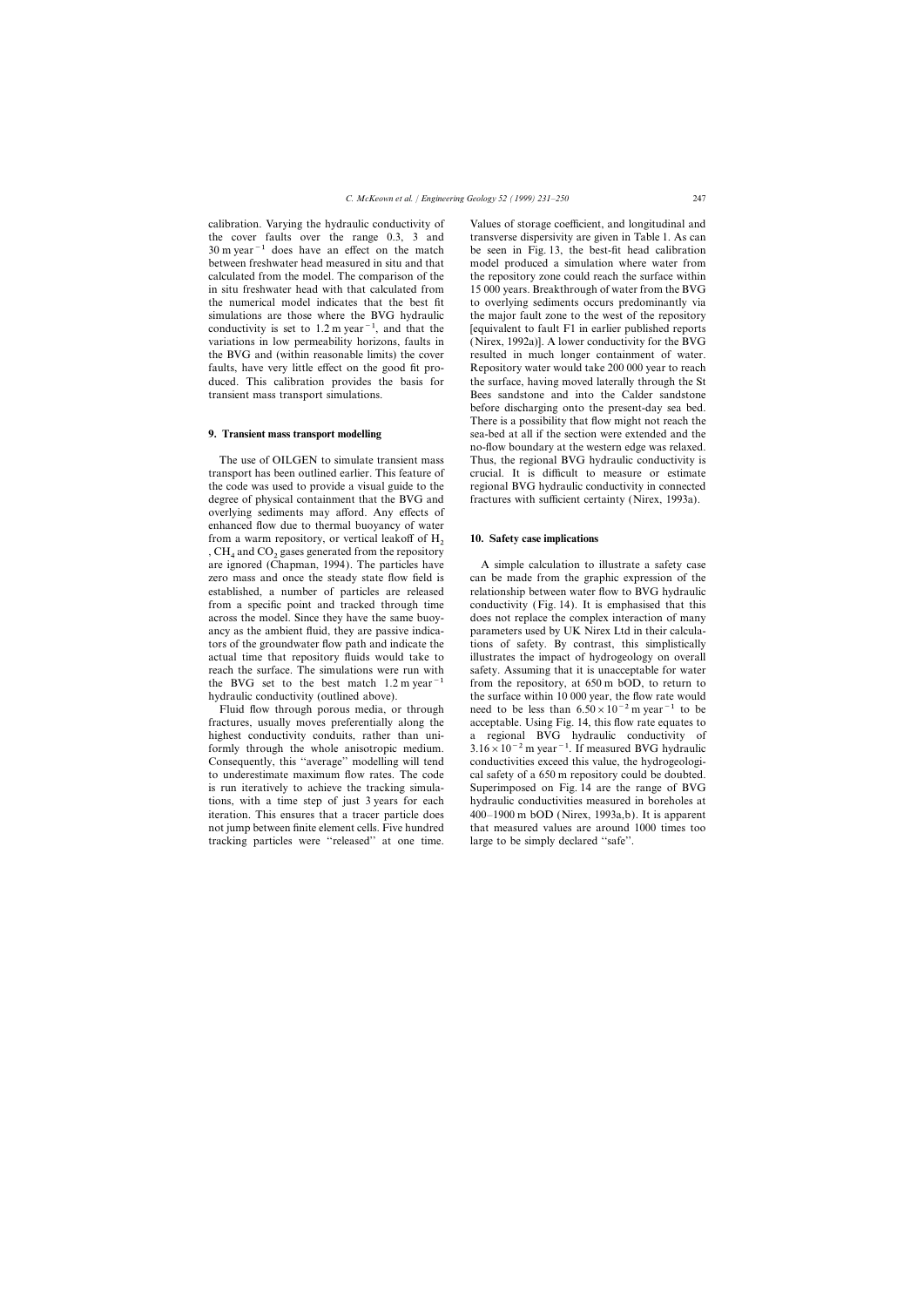

Fig. 13. Result of transient mass transport simulation to track 500 particles released from potential repository. All parameters as those of ''base-case'' (Table 1), except BVG hydraulic conductivity [set to ''best match'' of 1.2 m year−1 hydraulic conductivity (Fig. 11)].



Fig. 14. Simplistic safety case derived from Fig. 9. BVG hydraulic conductivity producing ''best match'' head comparison (Fig. 11) falls within fail region ( $K=1.2$  m year<sup>-1</sup>, log<sub>10</sub> $K=0.08$ ).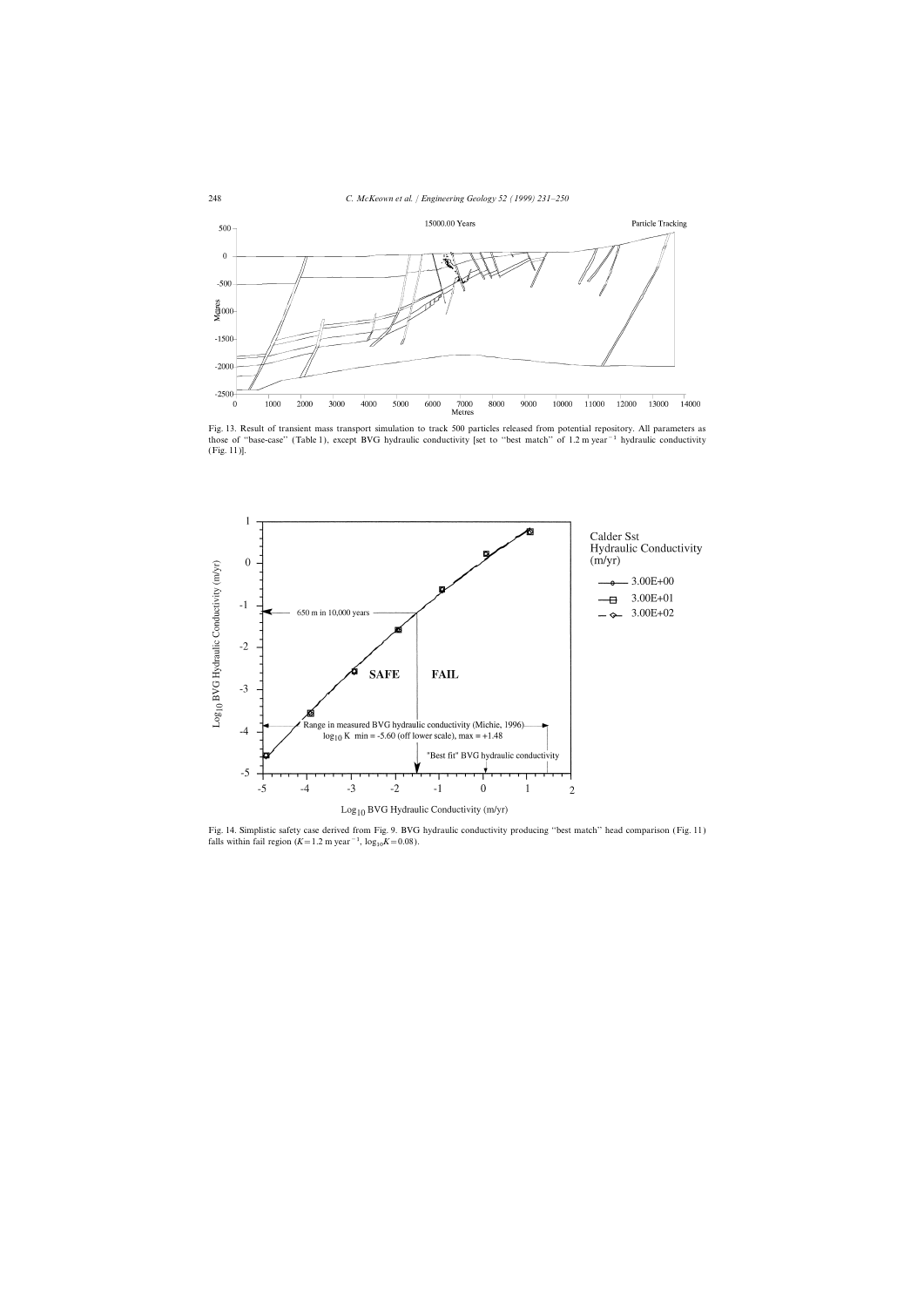- and upward trending in the central (repository) overlying rock. area of the region.
- The anisotropy of the Borrowdale volcanic group (BVG) and hydraulic conductivity of the **Acknowledgments** St Bees sandstone, St Bees evaporites, Brockram breccia cover faults and faults in the BVG are<br>
unimportant relating to repository flow rates;<br>
Environmental Trust. The OILGEN code was
- Geologically complex simulations produce similar results to those of the more simplistic modelling. This indicates that the shape and size of **References** the finite element cells is not relevant to either the flow rate or the flow path, nor, indeed to<br>the numerical solution of the flow and heat Temperature and depth-dependent heat-flow in the Western<br>transport equations, lending confidence in the North Sea. Bulletin of the OILGEN code.<br>
Two decoupled but connected aguifer systems<br>
Bachu, S., 1994. Flow of variable-density formation water in
- Two decoupled, but connected, aquifer systems<br>exist: in the Calder sandstone and in the BVG.<br>Comparison of measured and calculated fresh-<br>Rear I 1972 Dynamics of Fluids in Porous Media Fuvironwater hydraulic heads indicates that the best fit mental Science Series. Elsevier, New York, 764 pp.
- conductivity is 1.2 m year<sup>-1</sup>.<br>
 This best fit is not affected by variations in<br>
hydraulic conductivity of low permeability<br>
in Black, J.H., Brightman, M.A., 1996. Conceptual model of<br>
units, faults in the BVG or, within in the cover sequence. When the permeabilities Geology 29 (Suppl. 1), S83–S93.<br>
of the overlying sediments are set to their Brace, W.F., 1980. Permeability of crystalline and argillaceous of the overlying sediments are set to their<br>median, or "base case" values, there is a good<br>fit between measured and calculated freshwater<br>hydraulic heads.<br>Triassic structural evolution of north-west England and adja-<br>measu
- ductivity shows that some flow rates of the<br>BVG can be 1000 times too permeable to be<br>acceptable. Flow rates through the proposed<br>repository site are predicted to be around the chapman, N.A., 1994. The geologist's dilemma:
- The proposed repository at 650 m bOD would<br>hapman, N.A., McEwen, T.J., 1986. Geological environments<br>for deep disposal of intermediate level wastes in the United<br>tions in the BVG are towards the surface, an<br>kingdom In:

**11. Conclusions** \$ Simulated tracking of water particles released from the repository zone shows that radionuclides could return to the surface within • The fluid flow simulation code provides a robust 15 000 years, if regional hydraulic conductivity indication of the movement directions of of the BVG is equivalent to 1.2 m year<sup> $-1$ </sup>. This groundwater. Even the simplistic simulations assumes that no chemical retardation occurs show water flow to be topographically driven within the engineered repository, or within the

unimportant relating to repository flow rates; <br>the inclusion of faults and variable salinity are stindly provided by Grant Garven TIK Nirex Ltd the inclusion of faults and variable salinity are <br>inclusion of faults and variable salinity are knowld by Grant Garven. UK Nirex Ltd<br>are thanked for providing data are thanked for providing data.

- North Sea. Bulletin of the American Association of Petro-
- 
- Bear, J., 1972. Dynamics of Fluids in Porous Media, Environ-
- simulation is one where the BVG hydraulic Black, J.H., 1995. The Hydrogeology of the Sellafield Area; the simulativity is 1.2 m year<sup>-1</sup> Geological Disposal of Radioactive Waste. IBC Technical
	- hydrogeology of Sellafield. Quarterly Journal of Engineering
	-
- Triassic structural evolution of north-west England and adja-• Newer measured data of BVG hydraulic con-<br>ductivity shows that some flow rates of the Geological Society 50, 99–102.
	-
	- Chapman, N.A., 1994. The geologist's dilemma: predicting the 1.7 m year<sup>-1</sup>.<br>
	Future behaviour of buried radioactive wastes. Terra Nova
	- Kingdom. In: IAEA (Ed.), Siting, Design and Construction effect that would need to be counteracted.  $\qquad \qquad$  of Underground Repositories for Radioactive Wastes.